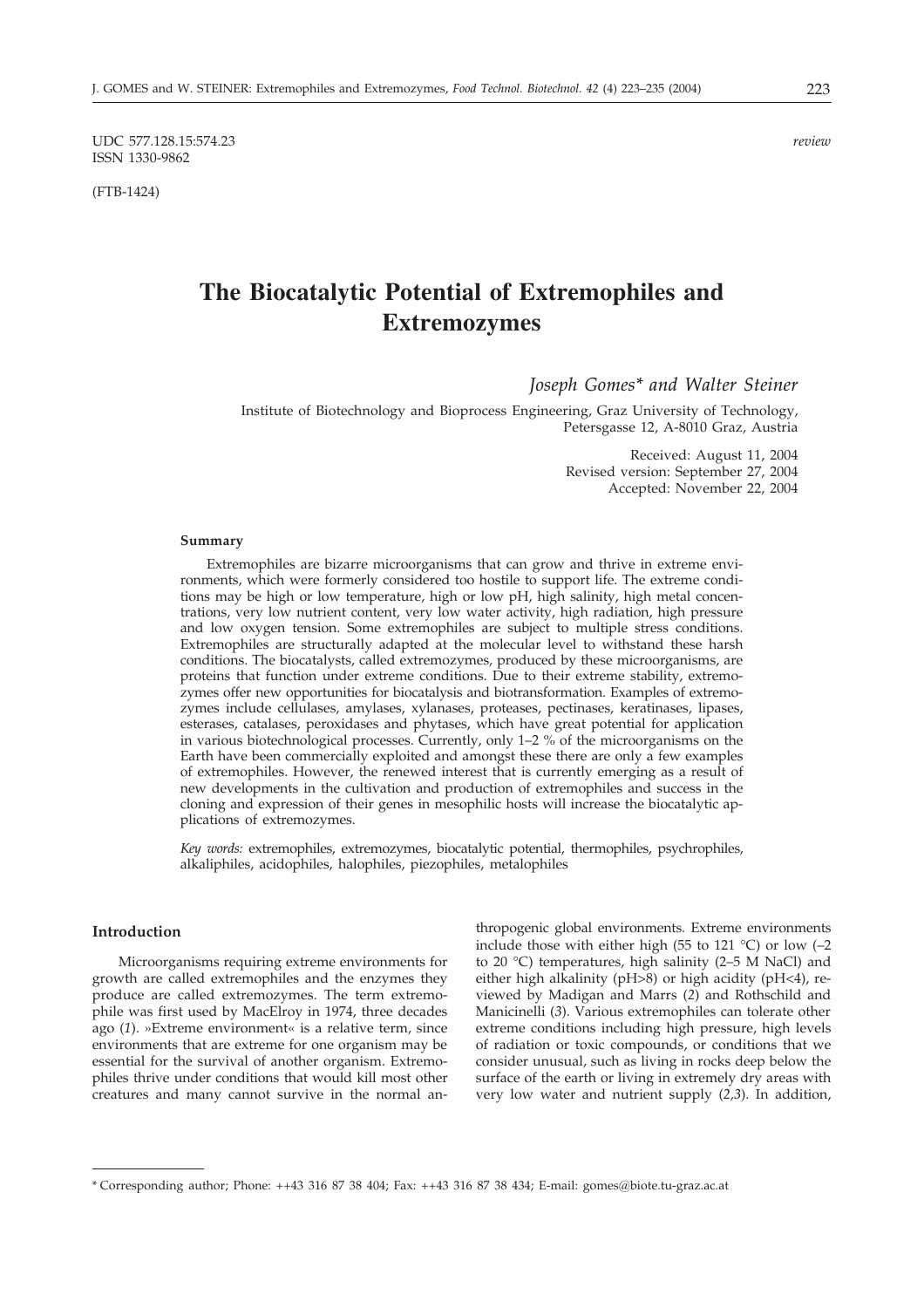extremophiles may be found in environments with a combination of extreme conditions such as high temperature and high acidity, high temperature and high alkalinity or high pressure and low temperature. The limits of temperature, pressure, pH, salinity and water activity at which life can thrive have not yet been precisely defined. Most of the extremophiles that have been identified to date belong to the domain of the archaea. However, many extremophiles from the eubacterial and eukaryotic kingdoms have also been identified recently and characterized (*2,3*).

The use of enzymes or microorganisms as biocatalysts for the formation of various products has been well documented in many publications and reviews (*4–12*). As industrial process conditions are harsh, there are demands for biocatalysts that can withstand the process conditions. The majority of the enzymes used to date originate from mesophilic organisms and, despite their many advantages, the application of these enzymes is restricted due to their limited stability at the extremes of temperature, pH and ionic strength. On the other hand, extremophiles are a potent source of extremozymes, which show outmost stability under extreme conditions. Consequently, much attention has been given to the microorganisms that are able to thrive in extreme environments. Thus, biocatalysis using extremophiles as well as extremozymes is rapidly being transformed from an academic science to an industrially viable technology. Each group of the extremophiles has unique features, which can be harnessed to provide enzymes with a wide range of application possibilities (*4–29*). Moreover, the dramatic advances in molecular and computational biology, new sources of enzymes, combinatorial methodologies and biochemical engineering of single and multicomponent enzyme systems have stimulated a renaissance in enzyme technology. Revolutionary changes in molecular biology are leading to the development of thousands of new uses of enzyme technology, fueling major growth in this multi-billion-dollar field. A huge amount of money is being invested worldwide in the development of industrial as well as biomedical applications of extremozymes and extremophiles.

In this review, selected examples of the discovery, isolation and application of extremophiles and their enzymes are discussed and presented. The fields of extremophiles and extremozymes have received a great deal of attention. The readers are also referred to some excellent reviews (*2–29*).

#### **Thermophiles**

Thermophilic microorganisms have attracted most attention and are amongst the most studied of the extremophiles. The biocatalytic potential of thermophiles and their enzymes has been reviewed by Adams *et al.* (*4*), Hough and Danson (*5*), Niehaus *et al.* (*6*), Demirjian *et al.* (*7*), Van den Burg (*8*), Irwin and Baird (*9*), Eichler (*10*), Vieille and Zeikus (*11*), Haki and Rakshit (*12*), Fujiwara (*13*), Sellek and Chaudhuri (*14*), Lévêque *et al.* (*15*) and Bertoldo and Antranikian (*16*). Thermophiles can be generally classified into moderate thermophiles (growth optimum 50–60 °C), extreme thermophiles (growth optimum 60–80 °C) and hyperthermophiles

(growth optimum 80–110 °C) (*3–15*). Among the extreme thermophiles, multicellular animals or plants cannot tolerate temperatures above about 50 °C and the eukaryotic microbes that have been discovered so far cannot survive at temperatures higher than 60 °C (*3*). Extreme thermophiles, growing optimally at 60–80 °C, are widely distributed among the genera *Bacillus*, *Clostridium*, *Thermoanaerobacter*, *Thermus*, *Fervidobacterium*, *Rhodothermus*, *Thermotoga* and *Aquifex* (*4–16*). On the other hand, most of hyperthermophiles belong to the archaea, which consists of four phyla: Crenarchaeota, Euryarchaeota, Korarchaeota and Nanoarchaeota. Some genera belonging to Crenarchaeota are: *Sulfolobus, Acidianus, Pyrodictium, Pyrolobus, Pyrobaculum, Desulfurococcus*, *Thermoproteus, Thermofilum* and *Staphylothermus* (*4–16*). Euryarchaeota include extreme halophiles (*e.g. Halobacterium, Halobaculum, Halococcus, Haloferax, Halorubrum*)*,* methanogens (*e.g. Methanobacterium, Methanosphaera, Methanococcus, Methanobrevibacter* and *Methanothermus*), extreme acidophiles (*e.g. Picrophilus*, *Thermoplasma*) and extreme thermophiles (*e.g. Thermococcus, Pyrococcus, Methanopyrus, Archaeoglobus* and *Ferroglobus*) (*6–16*). The so-called phylum »Korarchaeota« has been postulated on the basis of PCR amplification of 16S rRNA genes from environmental DNA, but has not been confirmed by the pure cultivation of any organisms (*30*). The novel phylum Nanoarchaeota is represented by the hyperthermophilic anaerobic nano-sized coccus »*Nanoarchaeum equitans*«. It grows only in co-culture with a new chemolithoautotrophic *Ignicoccus* species (*31,32*). Among the hyperthermophiles, a strain dubbed »strain 121« (*33*) and *Pyrolobus fumarii* (*34*), capable of growing at 121 and 113 °C, respectively, hold the record for the most thermophilic microorganisms. These strains cannot grow below 90 °C. »Strain 121« grows chemoautotrophically using formate as an electron donor and  $Fe<sup>3+</sup>$ , while *Pyrolobus fumarii* is a nitrate-reducing chemolithoautotroph. Thermophiles are more common than hyperthermophiles.

Short branches in the unrooted phylogenetic tree indicate a rather slow clock in the biological evolution and all hyperthermophiles that can grow at temperatures above 90 °C are represented as the deepest and shortest lineage, suggesting that hyperthermophiles are very primitive and their common ancestor is a hyperthermophile (*13,30*). The genome sizes of hyperthermophiles are comparable to those of mesophiles and are in fact often somewhat smaller. Generally, hyperthermophiles have a smaller size genome than well-studied mesophiles (*13,35*). The small size genomes of hyperthermophiles may define the lower limit of their genetic capacity. Chromosomes of hyperthermophiles are densely packed with genes, most of which are required for essential functions (*36*). This indicates that the earliest life forms may have had small genomes. The developments of functions and potential resources of extremophiles, with particular reference to gene isolation from natural environments without pure culturing, have been reviewed by Fujiwara (*13*).

Of all extremozymes, thermophilic enzymes have attracted most attention during the past four decades (*4–16*). Such enzymes are of great industrial and biotechnological interest due to the fact that the enzymes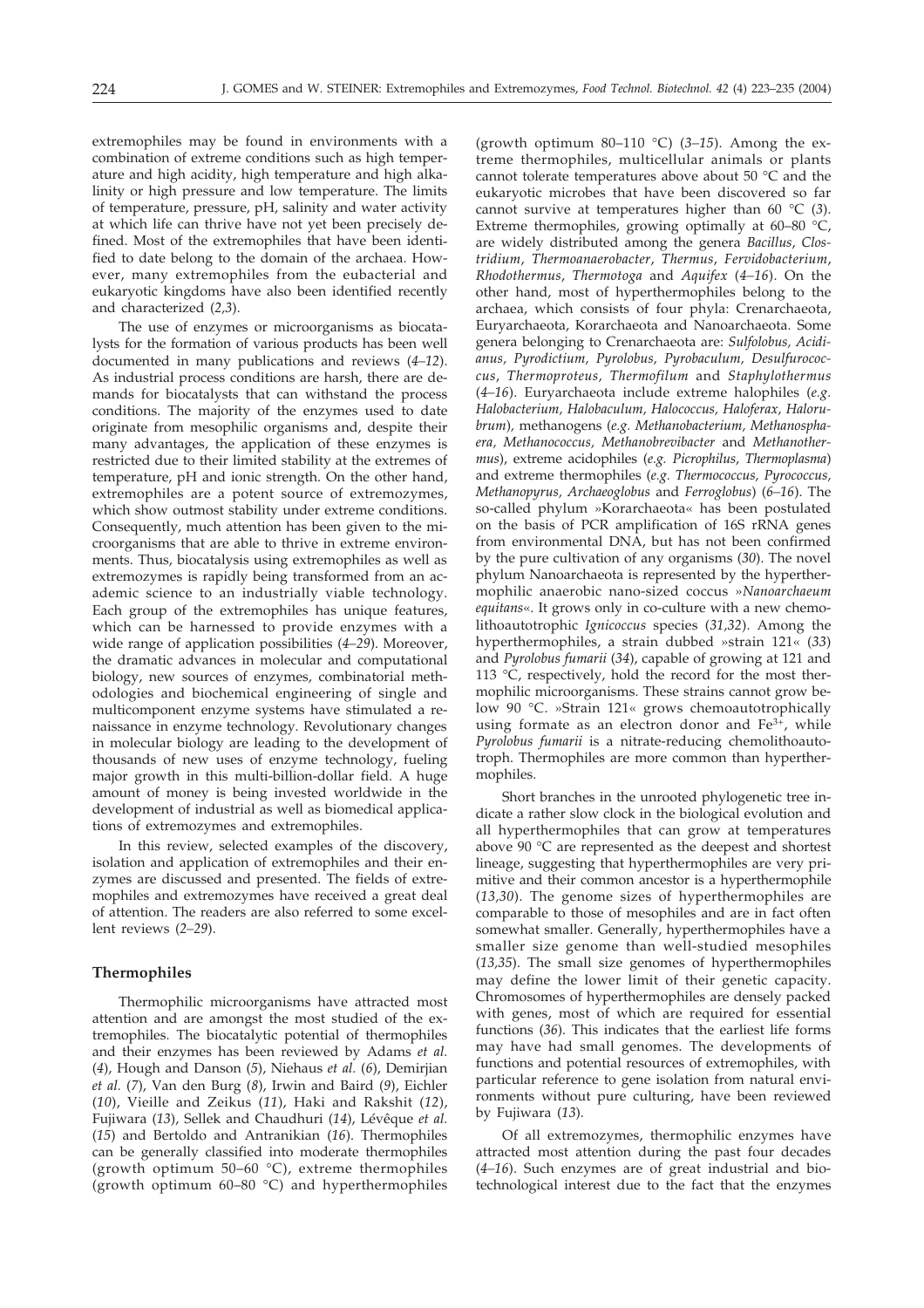are better suited for harsh industrial processes. There are many advantages of conducting industrial processes at high temperature, such as the increased solubility of many polymeric substrates, resulting in decreased viscosity, increased bioavailability, faster reaction rate and the decreased risk of microbial contamination. These enzymes have also been used as models for the understanding of thermostability and thermoactivity, which is useful for protein engineering (*37–39*). Structural features of thermophilic extremozymes have attracted much attention. Several three-dimensional structures have been resolved and compared with those of mesophilic counterparts, with the ultimate goal of elucidating the mechanisms underlying thermostability (*37,38*). A large number of sequence and structural factors are thought to contribute toward higher intrinsic thermal stability of proteins from thermophiles and hyperthermophiles. Thermophiles produce special proteins known as 'chaperonins', which are thermostable and resistant to denaturation and proteolysis. Proteins of thermophiles, denatured at high temperature, are refolded by the chaperonins, thus restoring their native form and function (*38,39*). The cell membrane of thermophiles consists of saturated fatty acids, which increase protein core hydrophobicity and keep the cell rigid enough to survive at high temperatures (*37–39*). Moreover, hyperthermophiles have membranes containing lipids linked with ether to their cell walls. This layer is much more heat resistant than a membrane formed of fatty acids. In addition, proteins of thermophiles have increased surface charge and less exposed thermolabile amino acids (*37–39*). Thus, increased ionic interaction and hydrogen bonds, increased hydrophobicity, decreased flexibility and smaller surface loops confer stability on the thermophilic protein (*37–39*).

To date, a large number of polysaccharide degrading enzymes (*e.g.* cellulases, amylases, pullulanases, xylanases, mannanase, pectinases and chitinases), proteases, lipases, esterases and phytases have been characterized from extremely thermophilic and hyperthermophilic microorganisms. Many of these results have been presented in some excellent reviews (*4–17*). Some recent publications are additionally shown in Table 1a (*40–56*).

Various kinds of thermostable enzymes are required by industries. The detergent, food, feed, starch, textile, leather, pulp and paper and pharmaceutical industries are the major users of enzymes (*4–17,19*). The starch industry is one of the largest users of thermostable amylolytic enzymes ( $e.g.$   $\alpha$ -amylases, glucoamylases and isoamylases or pullulanases) for the hydrolysis and modification of starch to produce glucose and various other products (*15–17,19*). Amylolytic enzymes are also used in the textile, paper and baking industries. Cellulolytic enzymes are employed in the removal of polyphenolic substances from juices, in detergents for color brightening and softening of textiles, in the bio-stoning of jeans, in the pulp and paper industries and in the pretreatment of plant biomass. Cellulase-free thermostable hemicellulases like xylanases have offered a major step forward in the biobleaching of pulp and paper, thus lowering the environmental pollution by halogens. Nowadays, biodetergents contain enzymes like amylase, protease, cellulase and lipase, using variants that are resistant to harsh conditions. Lipases are also used in various processes,

for example, fat hydrolysis, esterification, interesterification, *trans*-esterification and organic biosynthesis. Other applications of lipase include the removal of pitch from pulp produced in the paper industry, the hydrolysis of milk fat in the dairy industry, the removal of non-cellulosic impurities from raw cotton before further processing into dyed and finished products, the removal of subcutaneous fat in the leather industry and manufacturing of drugs in the pharmaceutical industry. Thermostable phytases are added to animal feeds in order to hydrolyze phytic acid (phytate), an antinutritional factor present in cereals and oil seeds, thereby releasing digestible phosphorous (*10,12*). Thus the need to supplement the feed with an external source of phosphorous is reduced. Adding phosphorous to feeds results in excessive excretion of phosphorous in the manure of the animals, which creates an environmental problem. Phytase also releases minerals (including Ca, Mg, Zn and K), amino acids and proteins that are complexed with phytate and therefore improves dietary absorption of minerals. Thermostable xylanases, amylases and proteases are added to animal and poultry feed in order to increase digestibility. Chitinases are used for the hydrolysis of chitin to various useful products.

Thermostable DNA polymerases, isolated from hyperthermophiles, have led to a tremendous advance in molecular biology due to their capacity to amplify DNA, in the so-called polymerase chain reaction (*3,13*). Enzyme-catalyzed synthesis of carbohydrates is now well established. A series of thermophilic glycosidases, sold commercially as CLONEZYMEs™, can be used to catalyze the formation of a range of linkages, including Gal  $\beta(1\rightarrow 4)$ , Gal $\beta(1\rightarrow 6)$ , Gal $\alpha(1\rightarrow 6)$ , D-Fuc $\beta(1\rightarrow 3)$  and D-Fuc  $\beta(1\rightarrow 2)$  (57–59). The synthetic ability of thermophilic enzymes was further confirmed by using  $\beta(1\rightarrow 3)$ -galactosidase from *Thermus thermophilus*, which showed high regioselectivity during the transfer of galactosyl, glucosyl and D-fucosyl residues from *p*-nitrophenyl donors to a variety of saccharide acceptors (*60*). Industrial production of fine chemicals and their respective intermediates as final products, especially in the form of enantiomerically pure compounds, will receive much attention and find increasing applications in biocatalytic industries in the near future.

#### **Psychrophiles**

Psychrophilic (cold-loving) or psychrotolerant (cold- -adapted) microorganisms are found inhabiting the low temperature environments of the Earth, including polar regions, high mountains, glaciers, ocean deeps, shallow subterranean systems (*i.e.* caves), the upper atmosphere, refrigerated appliances and the surfaces of plants and animals living in cold environments, where temperatures never exceed 5 °C. The potentials of psychrophiles and psychrophilic enzymes have been reviewed by Cavicchioli *et al.* (*20*), Deming (*21*), Margesin *et al*. (*22*), Feller and Gerday (*23*) and Georlette *et al.* (*24*). In fact, deep oceans, which cover over 70 % of the Earth's surface, represent the major ecosystem on the planet. Many psychrophiles live in biotopes having more than one stress factors, such as low temperature and high pres-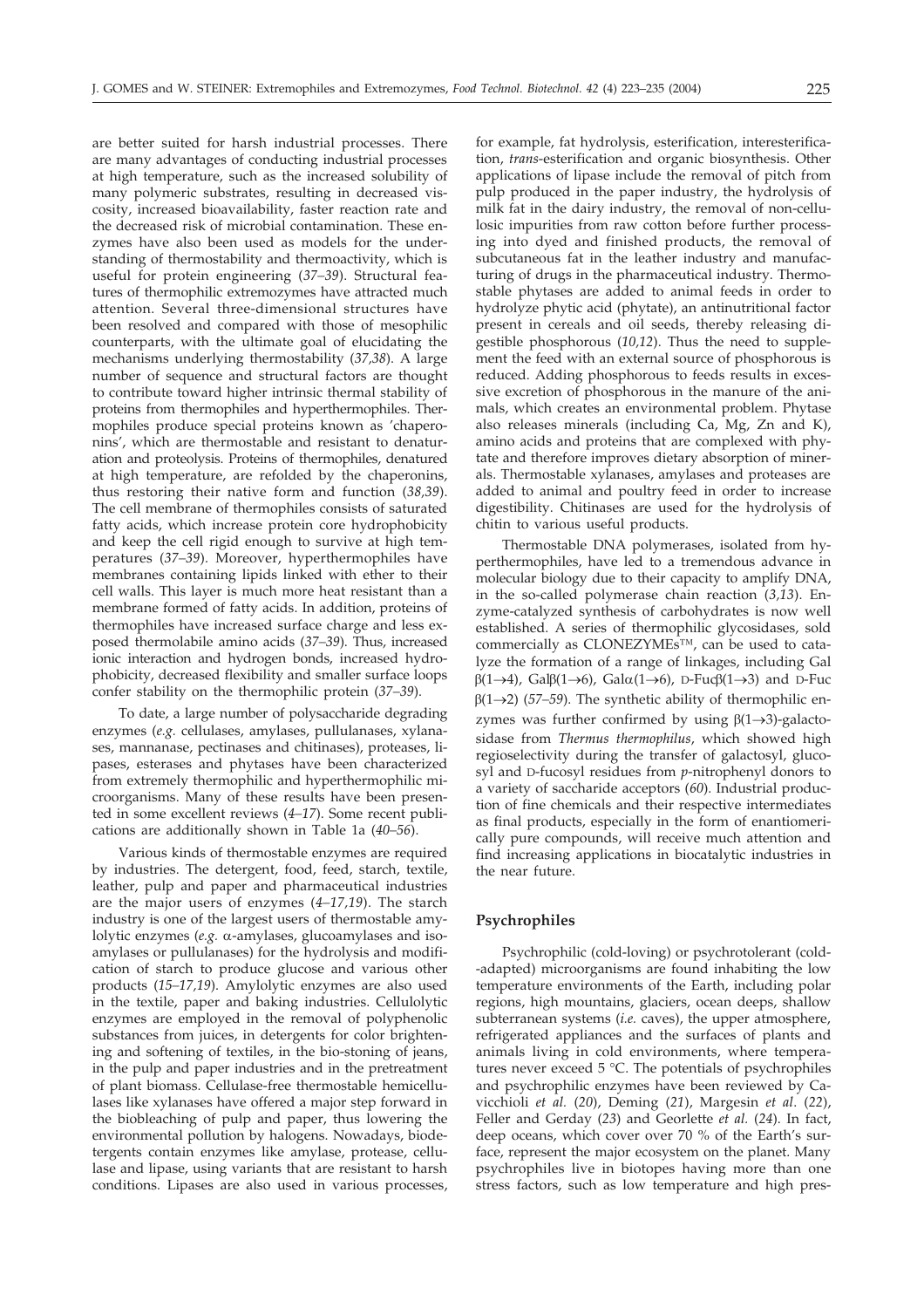| Hyperthermophiles                                                                | Thermophilic enzymes       | $T_{\text{opt}}$ /°C | $\rm pH_{opt}$ | Stability                                                                                   | Ref.     |  |  |
|----------------------------------------------------------------------------------|----------------------------|----------------------|----------------|---------------------------------------------------------------------------------------------|----------|--|--|
| <b>Bacteria</b>                                                                  | Cellulase                  |                      |                |                                                                                             |          |  |  |
| Bacillius, Clostridia, Fervidobacterium                                          | Amylase                    |                      |                |                                                                                             |          |  |  |
| pennavorans, Rhodothermus marinus,                                               | Pullulanase I              |                      |                |                                                                                             |          |  |  |
| Rhodothermus obamensis, Thermus<br>caldophilus, Thermoanaerobacter sp.,          | Pullulanase II             |                      |                |                                                                                             |          |  |  |
| Thermoplasma acidophylum, Thermotoga                                             | $\alpha$ -Glucosidase      |                      |                |                                                                                             |          |  |  |
| maritima, Thermotoga neapolitana,                                                | <b>B-Glucosidase</b>       |                      |                |                                                                                             |          |  |  |
| Picrophilus oshimae,                                                             | Glucoamylase               |                      |                |                                                                                             |          |  |  |
| Picrophilus torridus                                                             | Xylanase                   |                      |                |                                                                                             | $4 - 17$ |  |  |
| Archaea                                                                          | Mannanase                  |                      |                |                                                                                             |          |  |  |
| Desulfurococcus mucosus, Pyrococcus                                              | Pectinase                  |                      |                |                                                                                             |          |  |  |
| furiosus, Pyrococcus woesei, Pyrodictium                                         | Chitinase                  |                      |                |                                                                                             |          |  |  |
| abyssi, Staphylothermus marinus,                                                 | Protease                   |                      |                |                                                                                             |          |  |  |
| Sulfolobus solfataricus, Thermococcus<br>hydrothermalis, Thermococcus litoralis, | Lipase                     |                      |                |                                                                                             |          |  |  |
| Thermococcus celer, Thermococcus                                                 | Esterase                   |                      |                |                                                                                             |          |  |  |
| profundus, Thermococcus aggregans                                                | Phytase                    |                      |                |                                                                                             |          |  |  |
| Alicyclobacillus acidocaldarius                                                  | Endoglucanase (CelB)       | 80                   | 4.0            | Stable at $pH=1-7$ , retains 60 % activ-<br>ity after 1 h at 80 $^{\circ}$ C                | 40       |  |  |
| Environmental DNA                                                                | $\beta$ -Xylanase          | 100                  | 6.0            | Stable at 90 °C                                                                             | 41       |  |  |
| Methanococcus jannaschii                                                         | $\alpha$ -Amylase          | 120                  | $5.0 - 8.0$    | Stable against denaturants                                                                  | 42       |  |  |
| Pyrobaculum calidifontis                                                         | Carboxylesterase           | 90                   | 7.0            | 1/2 life: 2 h at 100 °C                                                                     | 43       |  |  |
| Pyrococcus furiosus                                                              | Chitinase a and b          | $90 - 95$            | 6.0            | <b>NA</b>                                                                                   | 44       |  |  |
| Pyrodictium abyssi                                                               | Xylanase                   | 105                  | 6.0            | 1/2 life: 100 min at 105 °C                                                                 | 45       |  |  |
|                                                                                  | Amylase                    | 85                   | 6.5            | ½ life: 3 h at 85 °C                                                                        | 46       |  |  |
| Rhodothermus marinus                                                             | Pullulanase                | 80                   | $6.5 - 7.0$    | 30 min at 85 $^{\circ}$ C                                                                   | 47       |  |  |
|                                                                                  | α-L-Arabinofuranosidase    | 85                   | $5.5 - 7.0$    | 8.3 h at 85 °C                                                                              | 48       |  |  |
|                                                                                  | β-Mannanase                | 85                   |                | 5.0-6.5 45.3 h at 85 °C                                                                     |          |  |  |
| Sulfolobus solfataricus                                                          | Xylanase                   | 100                  | 7.0            | 1/2 life: 47 min at 90 $^{\circ}$ C                                                         | 49       |  |  |
| Sulfolobus solfataricus                                                          | α-Glucosidase              | 120                  | 4.5            | Highly thermostable (whole cells<br>used)                                                   | 50       |  |  |
| Sulfolobus solfataricus                                                          | Trehalosyl transglucoylase | 75                   | 5.0            | Stable at pH=4.5-11.0 after 2 h at 80 °C                                                    | 51       |  |  |
| Sulfolobus shibatae                                                              | α-Glucosidase              | 98                   | 5.5            | Retained 67 % activity after 5 h at 80 °C                                                   | 52       |  |  |
| Thermococcus litoralis                                                           | L-Aminoacylase             | 85                   | 8.0            | 1/2 life: 25 h at 70 °C, 1.7 h at 85 °C                                                     | 53       |  |  |
| Ralstonia sp. A-471                                                              | Chitinase                  | 70                   | 5.0            | NA                                                                                          | 54       |  |  |
| Thermococcus chitonophagus                                                       | Chitinase                  | 70                   | 7.0            | 1/2 life: 1 h at 120 °C                                                                     | 55       |  |  |
| Thermoplasma acidophilum                                                         |                            | 90                   | 2.0            |                                                                                             |          |  |  |
| Picrophilus torridus                                                             | Glucoamylases              | 90                   | 2.0            | 1/2 life: 24 h at 90 $\degree$ C for P. torridus and<br>T. acidophilum, 20 h for P. oshimae | 56       |  |  |
| Picrophilus oshimae                                                              |                            | 90                   | 2.0            |                                                                                             |          |  |  |

Table 1a. Production of extremophilic enzymes by hyperthermophiles

 $NA = not available$ 

sure in deep seas (piezo-psychrophiles), or high salt concentration and low temperature in sea ice (halo-psychrophiles) (*20–24*).

A diverse range of psychrophilic microorganisms, belonging to Gram-negative bacteria (*e.g. Pseudoalteromonas*, *Moraxella, Psychrobacter, Polaromonas, Psychroflexus, Polaribacter, Moritella, Vibrio* and *Pseudomonas*), Gram-positive bacteria (*e.g. Arthrobacter, Bacillus* and *Micrococcus*), archaea (*e.g. Methanogenium*, *Methanococcoides* and *Halorubrum*), yeast (*Candida* and *Cryptococcus*) and fungi (*Penicillium* and *Cladosporium*) have been isolated from these cold environments (*20–24*). These psychrophiles are able to degrade a wide range of polymeric substances such as starch, cellulose, xylan, pectin, chitin, protein and

lipid and produce enzymes like amylase, cellulase, xylanase, pectinases, chitinase, protease and lipase, respectively (*7,8,10,20–24*). In addition, some recent examples are shown in Table 1b (*61–77*).

Psychrophiles have developed adaptive mechanisms to perform their metabolic functions at low temperatures by incorporating unique features in their proteins and membranes (*20–24*). Compared to proteins from mesophiles, psychrophilic proteins show decreased ionic interactions and hydrogen bonds, possess less hydrophobic groups and more charged groups on their surface and longer surface loops (*20–24*). Due to these modifications, at low temperatures psychrophilic proteins lose their rigidity and gain increased structural flexibil-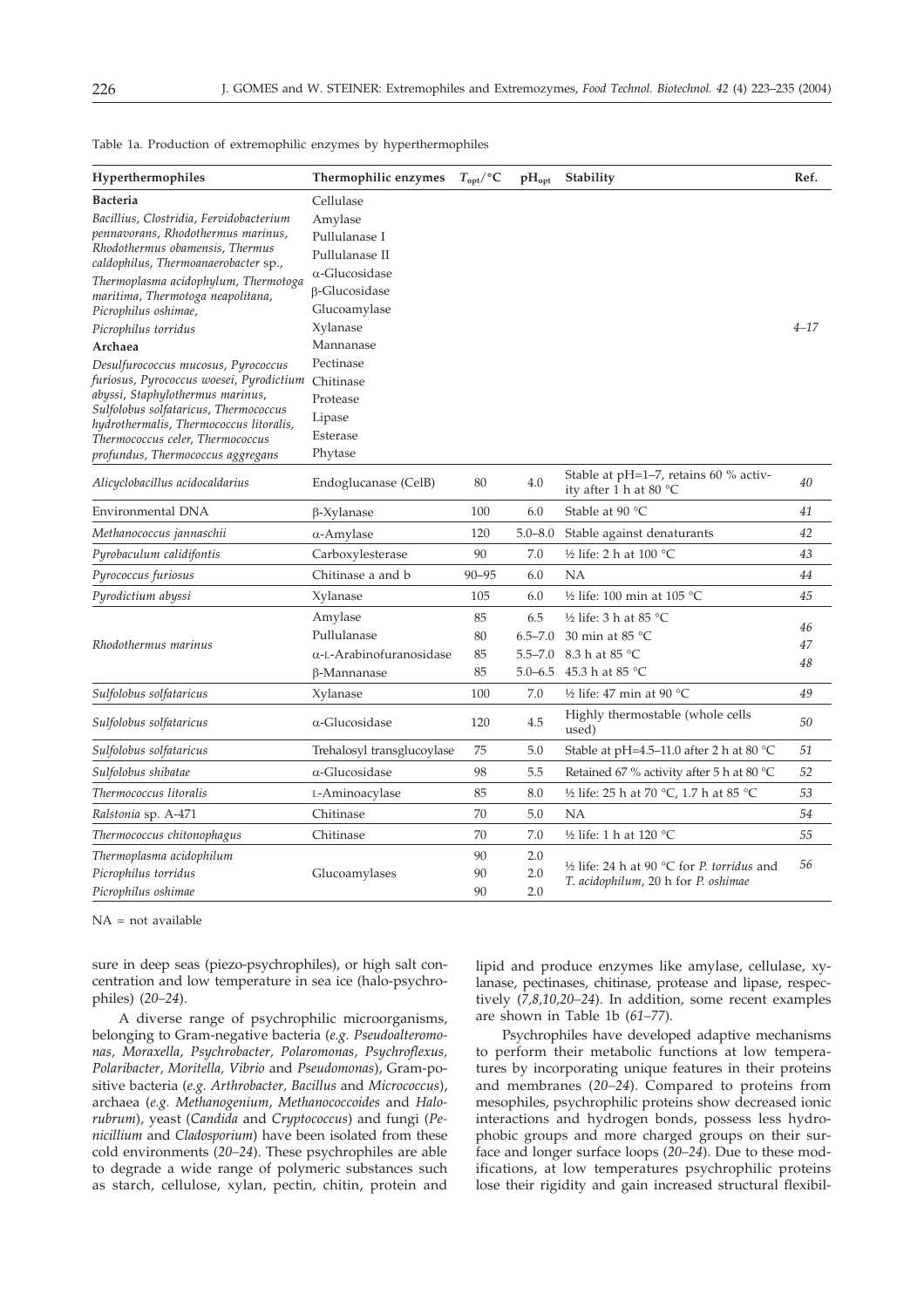| Psychrophiles /psychrotolerant       | Cold-active enzymes                                                                                    | $T_{\text{opt}}$ /°C | $pH_{opt}$  | Stability                                                                 | Ref. |  |
|--------------------------------------|--------------------------------------------------------------------------------------------------------|----------------------|-------------|---------------------------------------------------------------------------|------|--|
| Acinetobacter sp. strain no. 6       | Novel esterase                                                                                         | 50                   | 7.8         | Lost 75 % activity at 40 $^{\circ}$ C in 30 min                           | 61   |  |
|                                      | Lipase                                                                                                 | 20                   | 7.0         | 1/2 life: 30 min at 50 $^{\circ}$ C                                       |      |  |
| Arthrobacter sp. C2-2                | β-Galactosidase                                                                                        | 40                   | 7.5         | 1/2 life: 8 min at 50 $^{\circ}$ C, stable after 4 h<br>at $40^{\circ}$ C | 62   |  |
| Arthrobacter sp. strain TAD20        | Chitinases                                                                                             | <b>NA</b>            | <b>NA</b>   |                                                                           | 63   |  |
| Bacillus, Clostridium, Actinomycetes | $\alpha$ -Amylase                                                                                      |                      |             |                                                                           |      |  |
| Cytophaga-Flexibacter-Bacteroides    | β-Galactosidase                                                                                        | <b>NA</b>            | NA          | <b>NA</b>                                                                 | 64   |  |
| Pedobacter cryoconitis sp. nov       | Oxidase, catalase, prote-<br>ase, amylase,<br>β-glucosidase,<br>β-galactosidase,<br><b>B-lactamase</b> | <b>NA</b>            | <b>NA</b>   | NA                                                                        | 65   |  |
| Clostridium strain PXYL1             | Filter paper cellulase                                                                                 | 20                   | $5.0 - 6.0$ |                                                                           | 66   |  |
|                                      | Endocellulase                                                                                          | (for all             | (for all    | 1/2 life: 30 min at 40 $^{\circ}$ C for xylanase,<br>CMCase and FPase     |      |  |
|                                      | Xylanase                                                                                               | three)               | three)      |                                                                           |      |  |
| Cystofilobasidium larimarini         | Polygalacturonase                                                                                      | 40                   | 5.0         |                                                                           |      |  |
| Cystofilobasidium capitatum          | Polygalacturonase                                                                                      | 40                   | 5.0         | The enzymes were very unstable                                            | 67   |  |
| Cryptococcus macerans                | Polygalacturonase                                                                                      | 50                   | 4.0         | at 30-40 °C                                                               |      |  |
| Cryptococcus aquaticus               | Polygalacturonase                                                                                      | 50                   | 4.0         |                                                                           |      |  |
| Cryptococcus adeliae                 | Xylanase                                                                                               | $45 - 50$            |             | 5.0-5.0 ½ life: 78 min at 35 °C                                           | 68   |  |
| Cryptococcus cylindricus             |                                                                                                        |                      |             |                                                                           |      |  |
| Mrakia frigida                       | Pectinase                                                                                              | <b>NA</b>            | <b>NA</b>   |                                                                           | 69   |  |
| Cystofilobasidium capitatum          |                                                                                                        |                      |             |                                                                           |      |  |
| Flavobacterium psychrophilum         | Metalloprotease                                                                                        | 24                   | 6.5         | Lost all activity after 5 min at 40 $^{\circ}$ C                          | 70   |  |
| Pseudoalteromonas haloplanktis       | Cellulase                                                                                              | NA                   | NA          | NA                                                                        | 71   |  |
| Pseudoalteromonas haloplanktis       | Xylanase (family 8)                                                                                    | 25                   | $5.3 - 8.0$ | Mp 52.6 °C<br>1/2 life: 1.9 min at 55 $^{\circ}$ C                        | 72   |  |
| Psychrobacter sp. Ant300             | Esterase                                                                                               | $5 - 25$             | $7.0 - 9.0$ | 16 min at 40 $°C$                                                         | 73   |  |
| Psychrobacter okhotskensis sp. nov   | Lipase                                                                                                 | <b>NA</b>            | <b>NA</b>   | <b>NA</b>                                                                 | 74   |  |
| Penicillium chrysogenum              | Endo-arabinanase                                                                                       | $30 - 40$            | $6.0 - 7.0$ | Stable up to 30 °C                                                        | 75   |  |
| Pseudomonas strain DY-A              | Alkaline protease                                                                                      | 40                   | 10.0        | NA                                                                        | 76   |  |
| Bacillus spp.                        | Subtilisin                                                                                             | $40 - 45$            |             | 10.5-11.0 Thermolabile                                                    | 77   |  |
|                                      |                                                                                                        |                      |             |                                                                           |      |  |

Table 1b. Production of extremophilic enzymes by psychrophiles/psychrotolerant microorganisms

 $NA = not available$ 

ity for enhanced catalytic function. As the psychrophilic membranes contain a higher proportion of unsaturated fatty acids, their fluidity and ability to transport nutrients are maintained under very cold conditions. Moreover, the ability to synthesize cold-shock or antifreeze proteins as the temperature drops, the more efficient enzyme activity due to alterations in enzyme kinetics and the stabilization of microtubules enable the psychrophiles to continue their activities (*24*). The adaptive properties of psychrophilic enzymes are their high specific activity at low temperatures, a relatively low apparent temperature optimum for activity and a rather high thermolability.

The ability of psychrophilic enzymes to catalyse reactions at low or moderate temperatures offers great industrial and biotechnological potential (*7,8,10,20–24*). The use of cold-active hydrolytic enzymes such as proteases, lipases, amylases and cellulases in the formulation of detergents would be of great advantage for cold washing. This would reduce the energy consumption and wear and tear of textile fibers. The industrial dehairing of hides and skins at low temperatures using psychrophilic proteases or keratinase would not only save energy but also reduce the impacts of toxic chemicals used in dehairing. Apart from these examples, cold- -active enzymes have potential for other interesting applications such as the hydrolysis of lactose in milk using --galactosidase, biopolishing and stone washing of textile products using cellulases, extraction and clarification of fruit juices using pectinases, tenderization of meat or taste improvement of refrigerated meat using proteases (*78*), improvement of bakery products using glycosidases (*e.g.* amylases, proteases and xylanases), softening of wool or cleaning of contact lenses using proteases. Other cold–active enzymes could be good alternatives to mesophilic enzymes in brewing and wine industries, cheese manufacturing, animal feed supplements, and so on. Psychrophilic microorganisms as well as their enzymes (*e.g.* oxidase, peroxidase, and catalase) have been proposed as alternatives to physicochemical methods for the bioremediation of solids and waste waters polluted by hydrocarbons, oils and lipids (*22*). Psychrophi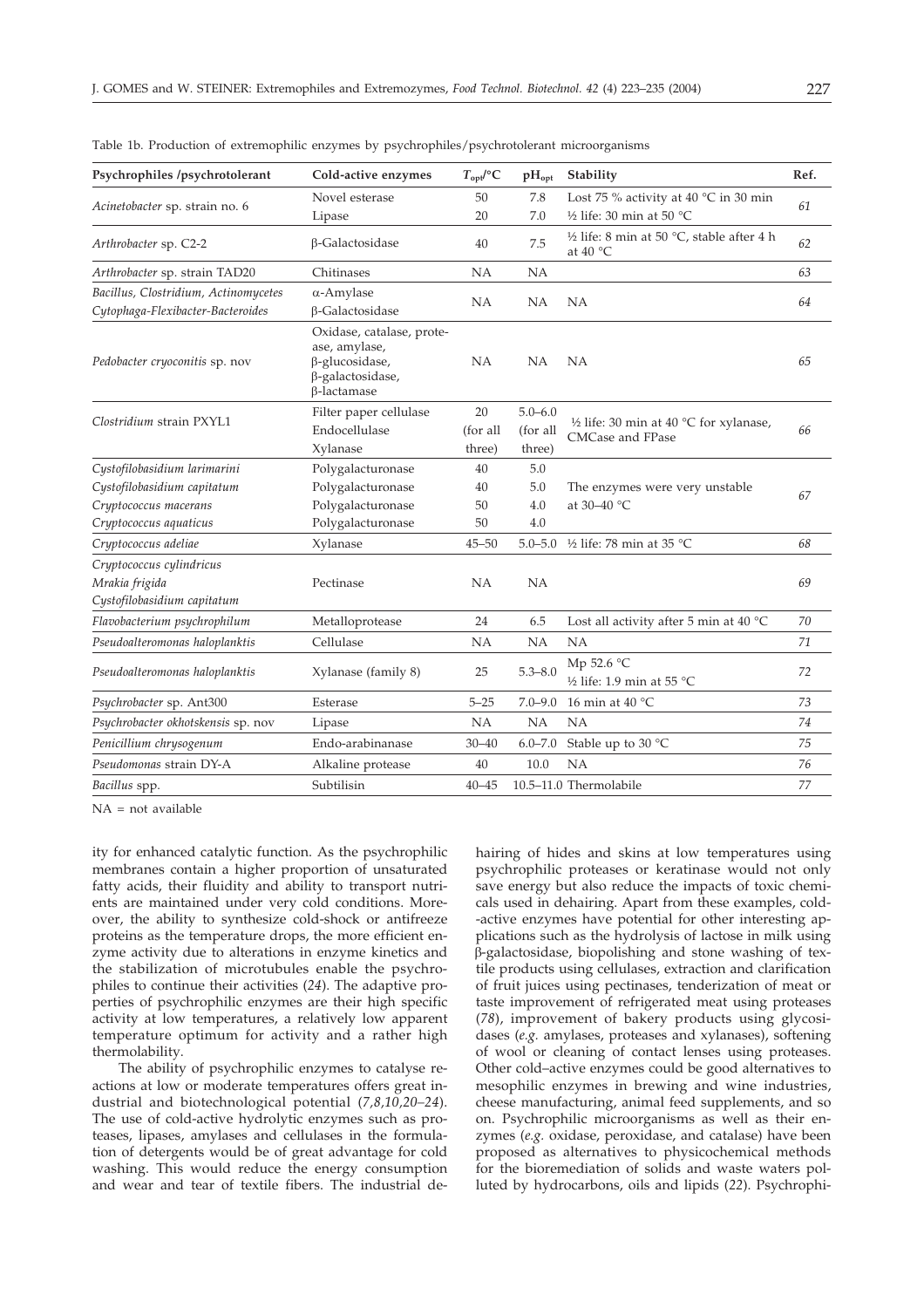lic enzymes can also be used as environmental biosensors (*e.g.* dehydrogenases) or in biotransformation (*e.g.* methylases, aminotransferases and alanine racemase). Psychrophiles may be a good source of polyunsaturated fatty acids for the pharmaceutical industry. Psychrophiles may be good sources of novel therapeutic agents, for example, many bacteria belonging to the genus *Pseudoalteromonas* possess antibiotic properties (*79*).

# **Alkalithermophiles/Alkaliphiles/ Acidothermophiles/Acidophiles**

Alkalithermophilic microorganisms grow optimally under two extreme conditions: at pH values of 8 or above and at high temperatures (50–85 °C). Some of the alkalithermophiles require additional salt concentrations for their growth. On the other hand, microorganisms simply classified as alkaliphiles are mesophiles and consist of two main physiological groups: alkaliphiles and haloalkaliphiles (*10,25,26*). Alkaliphiles require an alkaline pH of 8 or more for their growth and have an optimal growth pH of around 10, whereas haloalkaliphiles require both an alkaline pH (pH>8) and high salinity (up to  $m/V$  (NaCl) = 33 %). Alkalithermophiles as well as alkaliphiles have been isolated mainly from alkaliphilic and thermobiotic environments such as alkaline hot springs, the new alkaline hydrothermal vents of the

»Lost City« and alkaline lakes in Africa, Egypt and Israel. However, various alkalithermophiles have also been isolated from mesobiotic, slightly acidic to neutral environments, sometimes even from acidic soil samples and sewage. Haloalkaliphiles have been mainly found in extremely alkaline saline environments, such as the Rift Valley lakes of East Africa and the western soda lakes of the United States (*25*). Some of the aspects of alkalithermophiles and alkaliphiles have been presented in recent reviews by Wiegel (*25*) and Horikoshi (*26*), respectively.

Acidothermophiles thrive under conditions of low pH and high temperature. For example, the acidothermophile *Sulfolobus solfataricus* grows at pH=3 and 80 °C. True acidophiles such as the archaea *Picrophilus torridus* and *Picrophilus oshimae* grow optimally at pH values as low as 0.7 and at 60 °C and produce starch-hydrolyzing enzymes (amylases, pullulanases, glucoamylases and glucosidases) (*56*).

One of the most striking properties of acidophilic and alkaliphilic microorganisms is their use of proton pumps to maintain a neutral pH internally, and so the intracellular enzymes from these microorganisms do not need to be adapted to extreme growth conditions. However, the extracellular enzyme proteins of acidophiles have to function at low pH whereas those of alkaliphiles function at alkaline pH. How these extracellular proteins operate at high or low pH values is yet poorly un-

Table 1c. Production of extremophilic enzymes by thermoalkaliphiles/alkaliphiles

| Thermoalkaliphiles /<br>alkaliphiles          | Thermoalkaliphilic /<br>alkaliphilic enzymes | $T_{\mathrm{opt}}$ /°C | $pH_{opt}$   | Stability                                                       | Ref. |
|-----------------------------------------------|----------------------------------------------|------------------------|--------------|-----------------------------------------------------------------|------|
| Alkalimonas amylolytica                       | Amylase                                      | <b>NA</b>              | <b>NA</b>    | NA                                                              | 80   |
| Streptomyces sp.                              | Endocellulase                                | 50                     | 8.0          | Retained 95 % activity at opt. temp and pH<br>for 30 min        | 82   |
| Bacillus firmus                               | Xylanases (xyn10A and<br>xyn11A)             | 70                     | $5.0 - 9.5$  | Retained ca. 70 % activity after 16 h at 62 °C                  | 83   |
| Bacillus halodurans strains                   | Amylase, pullulanase                         | $55 - 65$              | 10.0         | <b>NA</b>                                                       | 84   |
| Bacillus subtilis                             | $\alpha$ -Amylase                            | $52 - 55$              | 9.0          | Lost 60 % activity after 10 min at 95 °C                        | 85   |
| Bacillus isolate KSM-K38                      | $\alpha$ -Amylase                            | $55 - 60$              | $8.0 - 9.0$  | Highly resistant to chelating reagents and<br>chemical oxidants | 86   |
| Nesterenkonia sp. AL-20                       | Alkaline protease                            | $Tm=74$ °C             | 10.0         | Highly stable against $H_2O_2$ and sequestering<br>agents       | 87   |
| Bacillus pumilus                              | Alkaline protease                            | $50 - 60$              | 11.5         | <b>NA</b>                                                       | 88   |
| Arthrobacter ramosus<br>Bacillus alcalophilus | Alkaline protease                            | 65                     | 11.0<br>10.0 | Both enzymes are stable at 30–65 °C and<br>$pH = 7 - 12$        | 89   |
| Nocardiopsis sp.                              | Alkaline protease<br>Keratinase              | $70 - 75$              |              | 11.0–11.5 Stable below 60 $\degree$ C for 10 min and pH=8       | 90   |
| Pseudomonas sp. LBA34<br>Halomonas sp. LBB1   | Lipase                                       | <b>NA</b>              | NA           | <b>NA</b>                                                       | 91   |
| Bacillus sp.                                  | Azoreductase                                 | 80                     | $8.0 - 9.0$  | <b>NA</b>                                                       | 92   |
| Bacillus sp.                                  | Catalase-peroxidase                          | 60                     | 8.0          | 1/2 life: 20 h at pH=9 and 60 $^{\circ}$ C                      | 93   |
| Thermus brockianus                            | Catalase                                     | 90                     | 8.0          | 1/2 life: 3 h at 90 °C, 330 h at 80 °C                          | 94   |
| Bacillus alcalophillus                        | Pectate lyase                                | 45                     | $9.0 - 10.0$ | <b>NA</b>                                                       | 95   |
| Thermomonospora<br>(actinomycete)             | Endocellulase                                | 50                     | 5.0          | Stable at pH=7-10<br>1/2 life: 3 h at 70 $^{\circ}$ C           | 96   |

NA = not available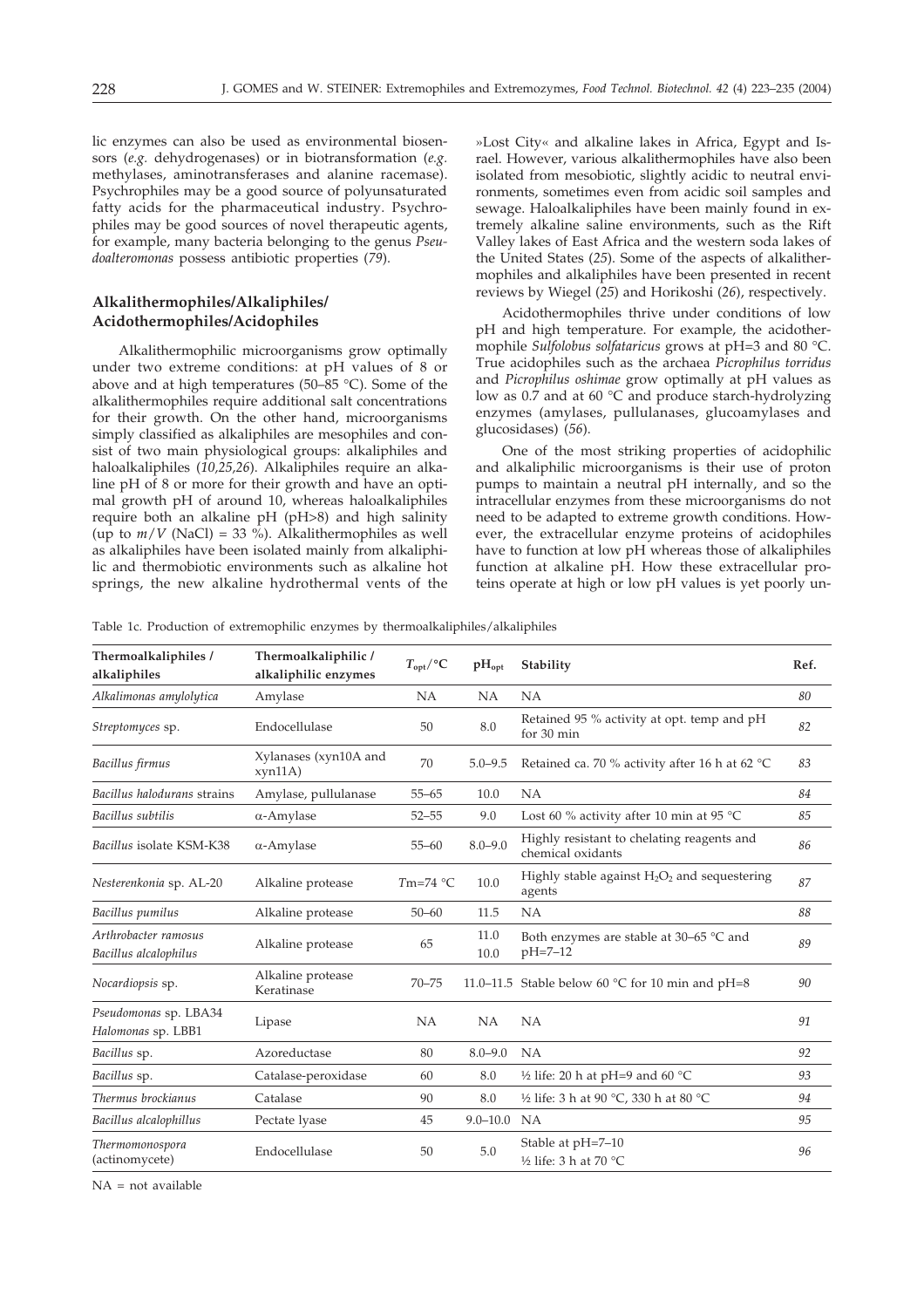derstood. In order for the cells to survive in the aggressive conditions of pH, alkaliphiles and acidophiles utilize several strategies. Alkaliphiles have negatively charged cell-wall polymers in addition to peptidoglycan, which may reduce the charge density at the cell surface and help to stabilize the cell membrane (*25,26*). Cellular fatty acids in alkaliphilic bacterial strains contain predominantly saturated and mono-unsaturated straight-chain fatty acids (*25,26,80*). In order to withstand low pH, acidophiles employ a range of mechanisms such as: a positively charged membrane surface (*81*), a high internal buffer capacity, over-expression of  $H^+$  exporting enzymes and unique transport systems (*25,26*).

Thermoalkaliphiles and alkaliphiles are good sources of alkaliphilic enzymes like cellulases, xylanases, amylases, proteases, lipases, pectinases, chitinase, catalase, peroxidase and oxidoreductase (*25,26*). Some recent reports on these enzymes are shown in Table 1c (*80, 82–96*). Thermoalkaliphilic enzymes have great biocatalytic potential in processes that are performed at alkaline pH and higher temperatures. For example, proteases, lipases and cellulases are used as additives in laundry and dishwashing detergents, proteases are also used for dehairing of hides and skins and to improve smoothness and dye affinity of wool (*10,25,26,97*). Cellulase-free xylanases are used for biobleaching of pulp and paper, pectinases are used in degumming of ramie fibers and catalase and peroxidase or oxidoreductase may be used to remove residual hydrogen peroxide from effluent streams of the textile processing industry (*25,26,92–94*). Due to their versatile uses, alkaliphilic enzyme-producing bacteria and archaea have received great attention in recent years (*25,26*).

# **Halophiles**

Halophilic microorganisms require very high salt (NaCl) concentrations for growth. They are found in salterns and hypersaline lakes, such as the Great Salt Lake, the Dead Sea and solar lakes in Africa, Europe and the USA. They have even been found in Antarctic lakes. They accumulate salts such as NaCl or KCl up to concentrations that are isotonic with the environment. As a result, proteins from halophiles have to cope with very high salt concentrations (up to about 4 M KCl and over 5 M NaCl (*5,10,12,27*). The molecular ecology of extremely halophilic archaea and bacteria has been reviewed by Oren (*27*). Halophiles like *Halobacterium*, *Haloferax*, *Haloarcula*, *Halococcus*, *Natronobacterium* and *Natronococcus* belong to the archaea while *Salinibacter ruber* is a bacterium (*27*).

Halophilic proteins employ different adaptation mechanisms. Proteins from halophilic organisms have a biased amino acid composition in order to remain stable and active at high ionic strength. Halophilic proteins typically have an excess of acidic amino acids (*i.e.* glutamate and aspartate) on their surface (*98–101*), although such a high proportion of acidic amino acids is not present in the amylase from the thermophilic halophile *Halothermothrix orenii* (*102*). Negative charges on the halophilic proteins bind significant amounts of hydrated ions, thus reducing their surface hydrophobicity and decreasing the tendency to aggregate at high salt concentration.

Halophilic proteins are distinguished from their non-halophilic homologous proteins by exhibiting remarkable instability in solutions with low salt concentrations and by maintaining soluble and active conformations in high concentrations of salt, for example, up to 5 M NaCl (*98– 101*).

Halophiles respond to increases in osmotic pressure in different ways. The extremely halophilic archaea, the *Halobacteriaceae*, accumulate K+, while other bacteria accumulate compatible solutes (*e.g.* glycine, betaine, sugars, polyols, amino acids and ectoines), which help them to maintain an environment isotonic with the growth medium (*98,99*). These substances also help to protect cells against stresses like high temperature, desiccation and freezing. Consequently, in surroundings with lower salt concentrations, the solubility of halophilic proteins is often very low (*98–101*).

Halophiles from the archaeal domain provide the main source of extremely halophilic enzymes. The potentials of halophiles and haloenzymes have been reviewed previously (*5,10,14,27,98–100*). The production of halophilic enzymes, such as xylanases, amylases, proteases and lipases, has been reported for some halophiles belonging to the genera *Acinetobacter, Haloferax, Halobacterium, Halorhabdus, Marinococcus, Micrococcus, Natronococcus, Bacillus, Halobacillus* and *Halothermothrix* (*4,10,14,27,98–101*). Table 1d shows some recent reports on these enzymes (*102–108*).

However, many of these enzymes have not been investigated in detail or applied (*14*). Although the halophilic enzymes can perform enzymatic functions identical to those of their non-halophilic counterparts, these enzymes have been shown to exhibit substantially different properties, among them the requirement for high salt concentrations (1–4 M NaCl) for activity and stability and a high excess of acidic over basic amino residues (*101*). It is argued that the high negative surface charge of halophilic proteins makes them more soluble and renders them more flexible at high salt concentrations, conditions under which non-halophilic proteins tend to aggregate and become rigid. This high surface charge is neutralized mainly by tightly bound water dipoles (*98– 101*). The requirement of high salt concentration for the stabilization of halophilic enzymes, on the other hand, is due to a low affinity binding of the salt to specific sites on the surface of the folded polypeptide, thus stabilizing the active conformation of the protein (*101*). The dependence of the stability and the catalytic properties of halobacterial proteins on salt concentration has been the subject of studies for many years. The property of low solubility of halophilic enzymes has been taken advantage of by applying them in aqueous/organic and non- -aqueous media (*109,110*). To date, the use of halophilic extremozymes in organic solvents has been limited to very few enzymes (*14*). To explore the behaviour of these extremozymes in organic media, different approaches have been adopted, including the dispersal of the lyophilized enzyme or the use of reverse micelles (*110,111*). In fact, the use of reverse micelles in maintaining high activities of halophilic extremozymes under unfavourable conditions could open new fields of application such as the use of these enzymes as biocatalysts in organic media. The reverse micelles are considered as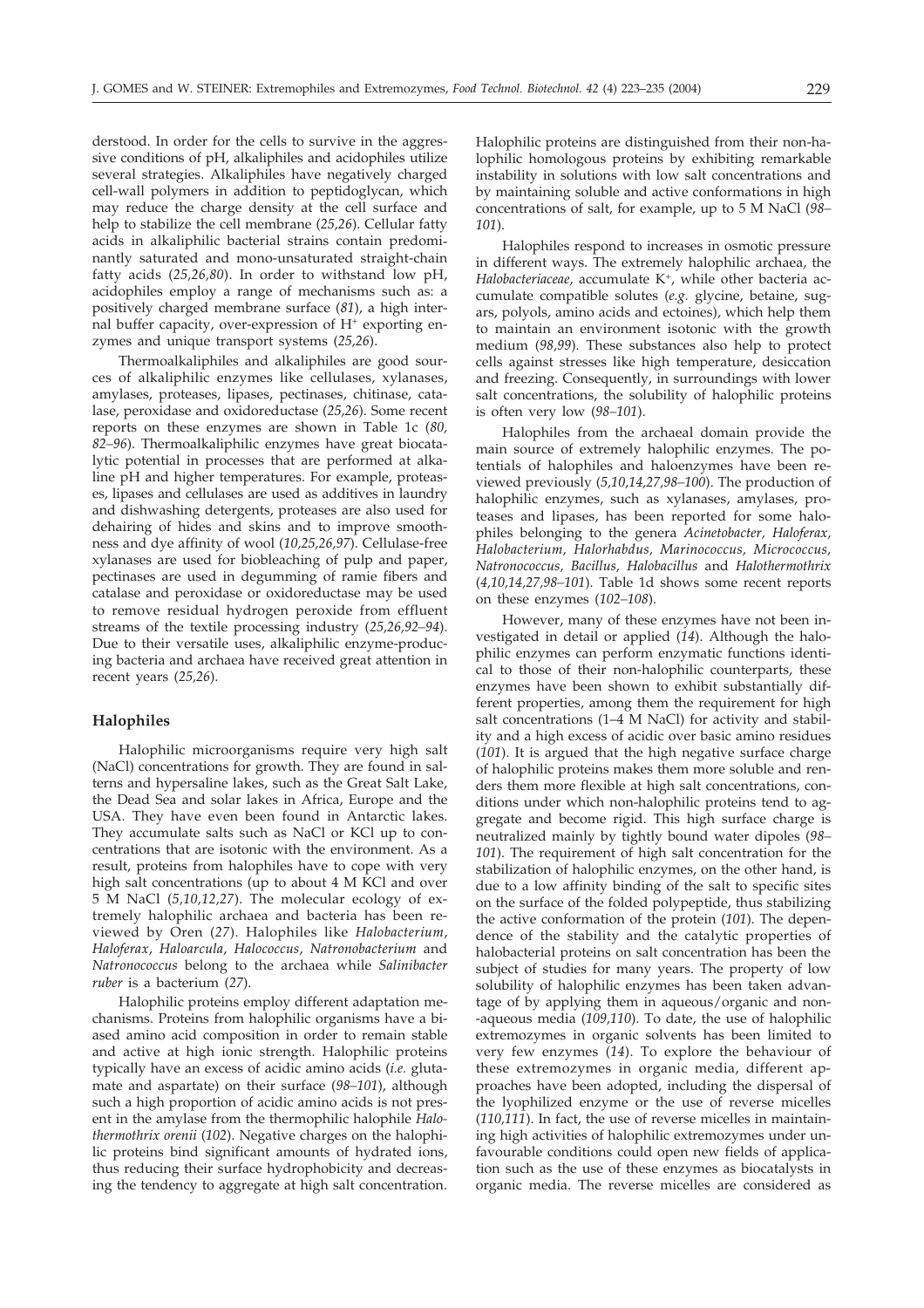| Halophilic enzymes                | $T_{\rm opt}/^{\circ}C$ | $pH_{opt}$             | Stability                                                                                         | Ref. |
|-----------------------------------|-------------------------|------------------------|---------------------------------------------------------------------------------------------------|------|
| $\alpha$ -Amylase                 | 65                      | 7.5                    | Tolerates up to 25 % NaCl<br>$T_{\text{opt}}$ at 5 % NaCl                                         | 102  |
| $\alpha$ -Amylase                 | 60                      | 6.5                    | Stable up to 60 $\degree$ C                                                                       | 103  |
| Amylase                           | 50                      | $7.5 - 8.5$            | Maximum stable at 5 % NaCl                                                                        | 104  |
| $\alpha$ -Amylase                 | $50 - 60$               | $7 - 8$                | Stable at 2–4 M NaCl<br>Optimum 3 M NaCl                                                          | 105  |
| Xylanase 1<br>Xylanase 2          | 60<br>65                | 6.0<br>6.0             | Stable 7 min at 60 $\degree$ C<br>Stable 192 min at 60 $\degree$ C<br>$(T_{\rm opt}$ at 4 M NaCl) | 106  |
| $\beta$ -Xylanase<br>β-Xylosidase | 55,70<br>65             | <b>NA</b><br><b>NA</b> | Optimum activity at 5-15 % NaCl<br>Optimum activity at 5 % NaCl                                   | 107  |
| Protease CPI                      | 55                      | 8.5                    | Tolerates 0–4 M NaCl<br>Optimum activity at 7.5 % NaCl                                            | 108  |
|                                   |                         |                        |                                                                                                   |      |

Table 1d. Production of extremophilic enzymes by halophiles

 $NA = not available$ 

micro-reactors, which are very dynamic and change with the environment conditions (*110,111*). Halophilic enzymes encapsulated in reverse micelles can keep their catalytic properties in organic solvents, even at low salt concentrations. For example, the manufacture of chemicals such as pesticides, herbicides, explosives and dyes usually generates effluents containing complex mixtures of xenobiotic compounds, salt and organic solvents. Halophilic extremozymes encapsulated in reverse micelles may be used in bioremediation (*i.e.* to reduce or eliminate environmental hazards resulting from accumulation of toxic chemicals and other hazardous wastes) (*110–111*).

# **Piezophiles**

Microorganisms that like high-pressure conditions for growth are termed piezophiles (formerly known as barophiles). With an average pressure of 38 MPa, the world's oceans are home to piezophiles, including various thermophiles and hyperthermophiles (*28*). Piezophiles are distributed among the genera *Shewanella, Colwellia, Moritella, Methanococcus, Pyrococcus* and *Thermus* (*28,29*).

The biotechnological potentials of piezophiles and piezoenzymes have recently been reviewed by Abe and Horikoshi (*28*) and Yano and Poulos (*29*). Piezophilic enzymes that are stable at high pressures have been isolated from a wide variety of microorganisms, most of which are either thermophilic or psychrophilic and have optimal growth conditions above one atmosphere (*28,29*). The molecular basis of piezophily is now being investigated extensively, focusing on aspects of gene regulation and the function of certain proteins in deep-sea isolates. Recent studies indicate that the important global factors for increased thermal stability are surface electrostatics, amino acid composition (such as a decrease in thermolabile residues), shorter loops, increased charge dipole on helices and interactions between cations and aromatic rings (cation– $\pi$  interactions) (29).

Based on the facts that pressures exceeding 400 MPa are needed to induce protein denaturation, and microorganisms living in the deep sea are not exposed to pressures exceeding 120 MPa (*112*) it is assumed that pressure does not represent a major selective factor for protein structure and function in piezophiles and that their proteins do not need specific pressure-related adaptations (*8,29*). However, there are some examples of protein stabilization by high pressure (*113,114*).

During processing and sterilization of food materials, high pressures of a few hundred MPa can be used to induce the formation of gels or starch granules, the denaturation/coagulation of proteins or the transition of lipid phases. The use of high pressure leads to better flavor and color preservation than the use of high temperature to achieve the same ends (*28,29,115,116*). Moreover, enzymes that can operate at increased pressure and temperature have great advantages in biotechnological applications. Enzymatic reactions that have a negative change in activation volume  $(\Delta V<0)$  are favored by increasing pressure, whereas reactions with a positive change  $(\Delta V>0)$  are not. The change in activation volume  $(\Delta V)$  can be used as a method to control reaction specificity (29). For example,  $\alpha$ -chymotrypsin catalyzes both the hydrolysis of an anilide  $(\Delta V<0)$  and the hydrolysis of an ester  $(\Delta V>0)$ . A reaction mixture containing both substrates and  $\alpha$ -chymotrypsin in organic media was controlled by altering the pressure to favor one or the other reaction (*117*).

Although there are many possible biotechnological applications of piezophiles and piezophilic enzymes, there are few known practical applications of piezophiles or piezophilic enzymes (*28,29*). This is due to the fact that it is not easy to cultivate piezophiles under high-pressure conditions using current technology. Therefore, the properties of these enzymes and other cellular components have not yet been fully investigated.

#### **Radiophiles**

Microorganisms that are highly resistant to high levels of ionizing and ultraviolet radiation are called radiophiles. The genetic engineering and environmental biotechnology aspects of radiophiles have been re-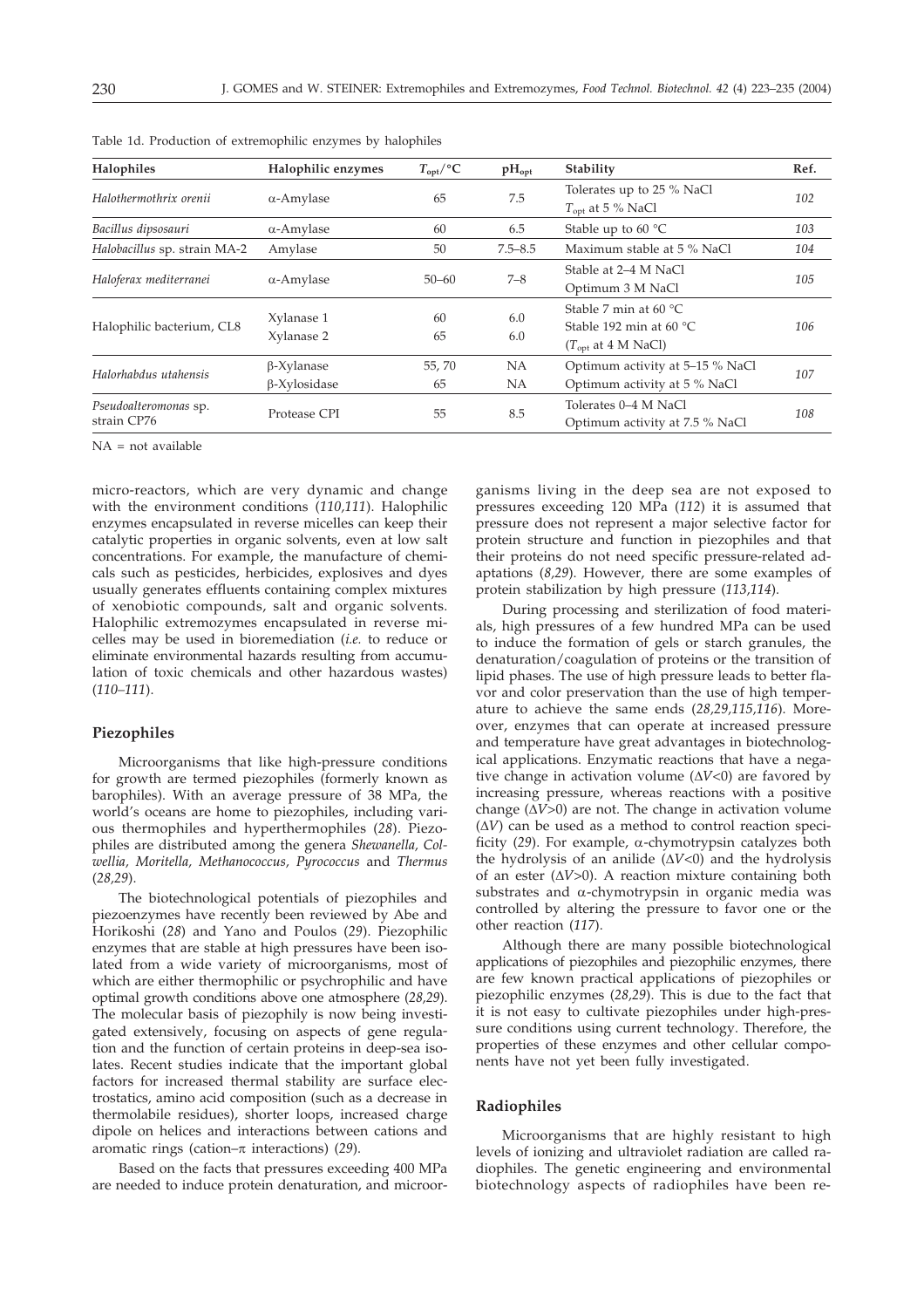viewed by Daly (*118*). Examples of radiophiles are *Deinococcus radiodurans* (*119*), *Deinococcus radiophilus* (*120*), *Thermococcus marinus* sp. nov. and *Thermococcus radiotolerans* (*121*). *Deinococcus radiodurans* is a remarkable bacterium that is highly resistant to chemicals, oxidative damage, high levels of radiation (5 Mrad, 3000 times higher than what would kill a human) and dehydration. It was first isolated in 1956 from a radiation »sterilized« can of ground meat. It contains a spectrum of genes that encode for multiple activities that repair DNA damage. The genes of three putative uracil-DNA glycosylases have been cloned and expressed to determine their biochemical function (*119*). DR0689 is a homologue of the *E. coli* uracil-DNA glycosylase, the product of the »ung« gene. Unlike its thermophilic relatives, the enzyme is not heat stable. The purified enzyme superoxide dismutase of another member of the genus, *Deinococcus radiophilus,* is stable at pH=5.0–11.0, but quite unstable below pH=5.0. It is thermostable up to  $40^{\degree}$ °C, but a linear reduction in activity occurs above 50 °C (*120*).

The presence of toxic chemicals, heavy metals, halogenated solvents and radionuclides in many nuclear waste materials presents a challenging problem for separating different species and disposing of individual contaminants. *Deinococcus radiodurans* strains and other detoxifying microorganisms may be utilized to detoxify halogenated organics and toxic metals such as mercury, and theoretically could be used to remove these classes of compounds selectively from mixed wastes under mild conditions. Several research groups are using genetic engineering techniques to develop suites of radiation resistant bacterial strains to do this (*118*).

## **Metallophiles**

Microorganisms that can grow in the presence of high metal concentrations are called metallophiles. These organisms, including several members of the genus *Ralstonia*, colonize industrial sediments, soils or wastes with high contents of heavy metals. Metal-resistant *Ralstonia* have adapted well to the harsh environments created by extreme anthropogenic activities or biotopes (*122*). *Ralstonia metallidurans*, a gram-negative, non-spore forming *Bacillus*, thrives in millimolar concentrations of toxic heavy metals. It was first isolated in 1976 from the sludge of a zinc decantation tank in Belgium that was polluted with high concentrations of several heavy metals. A typical feature of these metal-resistant *Ralstonia* is the presence of one or two large megaplasmids that contain genes for multiple resistances to heavy metals. These plasmids confer resistance to Zn, Cd, Co, Pb, Cu, Hg, Ni and Cr.

Since pollution by heavy metals poses a threat to public health, fishery and wildlife, there has been an increased interest in developing systems that can remove or neutralize the toxic effects of heavy metals in soils, sediments and wastewaters (*123*). Many microorganisms, including *Ralstonia*, could be used in heavy metal bioremediation. In addition to their use as biosorbents, bacteria can be used to immobilize certain heavy metals efficiently, this being mediated by their capacity to reduce these elements to a lower redox state, producing metal species that have a lower bioactivity. Bacteria exhibit a number of enzymatic activities that transform certain metal species through oxidation, reduction, methylation and alkylation. Apart from the enzymatic transformations that lead to metal precipitation and immobilisation, other biological reactions that generate less poisonous metal species have been applied to bioremediation (*122,123*).

## **Xerophiles**

The driest regions in the world can support life, even dry stones and deserts. However, only specialized microbes belonging to fungi, lichens and algae have the ability to grow in such extremely dry conditions. These specialized organisms are called xerophiles (*2,3*). Various xerophiles are responsible for spoiling of dried foods and stored grains, spices, nuts and oilseeds. Since xerophiles live in extremely dry environments, they face the problem of reproducing and creating enzymes that will hydrolyze substrates in conditions of extremely low water contents. Some xerophiles (osmophiles) spoil salty foods, and others spoil sugary foods. As very limited studies have been conducted on xerophiles, the biocatalytic potential of these microbes and their enzymes is not yet known.

# **Production of Biomass and Extremophilic Enzymes**

The major drawback of extremophilic biomass and enzyme production is the difficulty of cultivating them in laboratory and industrial environments. Difficulties and new developments in the production of biocatalysts from extremophiles have been presented by Schiraldi and De Rosa (*18*). The conditions required for the growth of extremophiles include extreme temperatures, often in an anaerobic environment, and media of extreme pH (for acidophiles and alkaliphiles) or containing up to 5 M NaCl (for halophiles). These conditions are incompatible with standard industrial fermentation and downstream processing equipment. Fermentation at high temperature using corrosive media requires the use of specially designed equipment. The lowering of gas solubility and the instability of substrates and reagents with increase in temperature are other factors of concern. Additional problems that hinder the use of these microbes and their enzymes or metabolites are low specific growth rates and the appearance of product inhibition, even at a very low concentration. Much work is still going on into developing methods by which thermophiles, extreme thermophiles and hyperthermophiles can be effectively cultivated for increased production of extremophilic biomasses, enzymes and biomolecules. To improve biomass production, different research groups have adopted different techniques such as: optimization of the medium composition (*46–48,68*), use of special fermentors (*e.g.* gas-lift fermentor, membrane bioreactors) (*18,124,125*) and use of different modes of fermentation, for example, fed-batch, cell-recycling or continuous cultivation (*18*)**.** Due to the difficulties associated with large-scale culture of extremophiles and downstream processing of extremozymes, corresponding genes from extremophiles have been and are being expressed successfully in mesophilic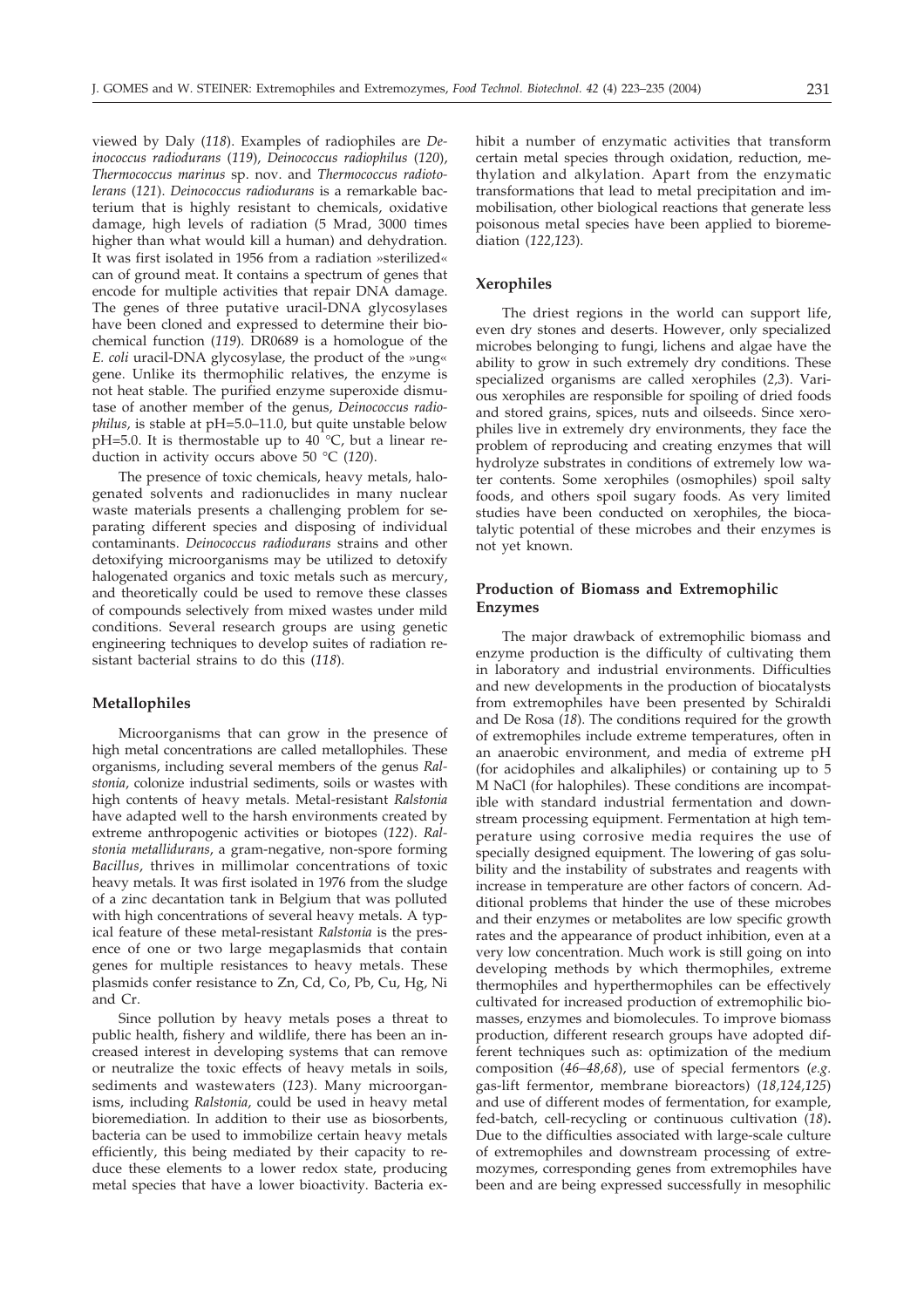hosts such as *Escherichia coli* and yeasts, although difficulties arise when the expressed enzyme requires specific cofactors or metal ions that the host does not utilise (*18*). Most of the extremozymes that have found their way into industrial applications are produced using *E. coli* expression systems (*7,10,18*).

### **Conclusion and Perspectives**

The study of extremophiles and extremozymes has added greatly to our understanding of protein folding, stability, structure and function. Extremozymes have great economic potential in many industrial processes (*e.g.* agriculture, food, feed and drinks, detergents, textile, leather, pulp and paper). Although there are controversial opinions about the potential of extremophiles, some companies (*e.g.* Diversa, Genencor International Inc., Novozymes) and several research groups are investing money and time searching for these microbes and novel applications of extremozymes and strongly believe that new discoveries will revolutionize biotechnology. This renewed confidence in enzyme biotechnology may have emerged as a result of the success of genome-based technologies that are currently in use. It is expected that many extremozymes will be discovered in the years to come and the extremozymes will be used in novel biocatalytic processes.

Since the cultivation of extremophiles is associated with many potential difficulties, the authors believe that only genetic engineering of the desired extremozymes into mesophilic hosts will allow large-scale production of these extremozymes. Our experience with extremophiles leads us to caution that it will take a lot of research to turn extremozymes into industrial products. We strongly believe that discoveries of new extremophiles and genetic engineering of the newly isolated as well as of the currently available extreme microbes will offer novel opportunities for biocatalysis and biotransformations.

#### **References**

- *1.* R. D. MacElroy, Some comments on the evolution of extremophiles, *Biosystems*, *6* (1974) 74–75.
- *2.* M. T. Madigan, B. L. Marrs, Extremophiles, *Sci. Am. 276* (1997) 66–71.
- *3.* L. J. Rothschild, R. L. Manicinelli, Life in extreme environments, *Nature*, *409* (2001) 1092–1101.
- *4.* M. W. W. Adams, F. B. Perler, R. M. Kelly, Extremozymes: Expanding the limits of biocatalysis, *Bio/technology*, *13* (1995) 662–668.
- *5.* D. W. Hough, M. J. Danson, Extremozymes, *Curr. Opin. Chem. Biol. 3* (1999) 39–46.
- *6.* F. Niehaus, C. Bertoldo, M. Kähler, G. Antranikian, Extremophiles as a source of novel enzymes for industrial application, *Appl. Microbiol. Biotechnol. 51* (1999) 711–729.
- *7.* D. C. Demirjian, F. Moris-Varas, C. S. Cassidy, Enzymes from extremophiles, *Curr. Opin. Chem. Biol. 5* (2001) 144– 151.
- *8.* B. Van den Burg, Extremophiles as a source for novel enzymes, *Curr. Opin. Microbiol*. *6* (2003) 213–218.
- *9.* J. A. Irwin, A. W. Baird, Extremophiles and their application to veterinary medicine, *Irish Vet. J. 57* (2004) 348–354.
- *10.* J. Eichler, Biotechnological uses of archaeal extremozymes, *Biotechnol. Adv. 19* (2001) 261–278.
- *11.* C. Vieille, G. J. Zeikus, Hyperthermophilic enzymes: sources, uses, and molecular mechanisms for thermostability, *Microbiol. Mol. Biol. Rev. 65* (2001) 1–43.
- *12.* G. D. Haki, S. K. Rakshit, Developments in industrially important thermostable enzymes: a review, *Bioresour. Technol*. *89* (2003) 17–34.
- *13.* S. Fujiwara, Extremophiles: Developments of their special functions and potential resources, *J. Biosci. Bioeng*. *94* (2002) 518–525.
- *14.* G. A. Sellek, J. B. Chaudhuri, Biocatalysis in organic media using enzymes from extremophiles, *Enzyme Microb. Technol. 25* (1999) 471–482.
- *15.* E. Lévêque, S. Janeek, B. Haye, A. Belarbi, Thermophilic archaeal amylolytic enzymes, *Enzyme Microb. Technol. 26* (2000) 3–14.
- *16.* C. Bertoldo, G. Antranikian, Starch-hydrolyzing enzymes from thermophilic archaea and bacteria, *Curr. Opin. Chem. Biol. 6* (2002) 151–160.
- *17.* M. J. E. C. Van der Maarel, B. Van der Veen, J. C. M. Uitdehaag, H. Leemhuis, L. Dijkhuizen, Properties and application of starch-converting enzymes of the  $\alpha$ -amylase family, *J. Biotechnol*. *94* (2002) 137–155.
- *18.* C. Schiraldi, M. De Rosa, The production of biocatalysts and biomolecules from extremophiles, *Trends Biotechnol. 20* (2002) 515–521.
- *19.* J. R. Cherry, A. L. Fidantsef, Directed evolution of industrial enzymes: an update, *Curr. Opin. Biotechnol*. *14* (2003) 438–443.
- *20.* R. Cavicchioli, K. S. Siddiqui, D. Andrews, K. R. Sowers, Low-temperature extremophiles and their applications**,** *Curr. Opin. Biotechnol. 13* (2002) 253–261.
- *21.* J. W. Deming, Psychrophiles and polar regions, *Curr. Opin. Microbiol*. *5* (2002) 301–309.
- *22.* R. Margesin, G. Feller, C. Gerday, N. Russell: Cold-Adapted Microorganisms: Adaptation Strategies and Biotechnological Potential. In: *The Encyclopedia of Environmental Microbiology*, *Vol. 2*, G. Bitton (Ed.), John Wiley & Sons, New York (2002) pp. 871–885.
- *23.* G. Feller, C. Gerday, Psychrophilic enzymes: hot topics in cold adaptation, *Nat. Rev. Microbiol*. *1* (2003) 200–208.
- *24.* D. Georlette, V. Blaise, T. Collins, S. D'Amico, E. Gratia, A. Hoyoux, J.-C. Marx, G. Sonan, G. Feller, C. Gerday, Some like it cold: biocatalysis at low temperatures, *FEMS Microbiol. Rev. 28* (2004) 25–42.
- *25.* J. Wiegel, V. V. Kevbrin, Alkalithermophiles, *Biochem. Soc. Trans. 32* (2004) 193–198.
- *26.* K. Horikoshi, Alkaliphiles: Some applications of their products for biotechnology, *Microbiol. Mol. Biol. Rev. 63* (1999) 735–750.
- *27.* A. Oren, Molecular ecology of extremely halophilic Archaea and Bacteria**,** *FEMS Microbiol. Ecol*. *39* (2002) 1–7.
- *28.* F. Abe, K. Horikoshi, The biotechnological potential of piezophiles, *Trends Biotechnol*. *19* (2001) 102–108.
- *29.* J. K. Yano, T. L. Poulos, New understandings of thermostable and piezostable enzymes, *Curr. Opin. Biotechnol. 14* (2003) 360–365.
- *30.* S. M. Barns, C. F. Delwiche, J. D. Palmer, N. R. Pace, Perspectives on archaeal diversity, thermophily and monophyly from environmental rRNA sequences, *Proc. Natl. Acad. Sci. USA 93* (1996) 9188–9193.
- *31.* H. Huber, M. J. Hohn, R. Rachel, T. Fuchs, V. C. Wimmer, K. O. Stetter, A new phylum of Archaea represented by a nanosized hyperthermophilic symbiont, *Nature*, *417* (2002) 63–67.
- *32.* H. Huber, M. J. Hohn, K. O. Stetter, R. Rachel, The phylum Nanoarchaeota: Present knowledge and future perspectives of a unique form of life, *Res. Microbiol*. *154* (2003) 165–171.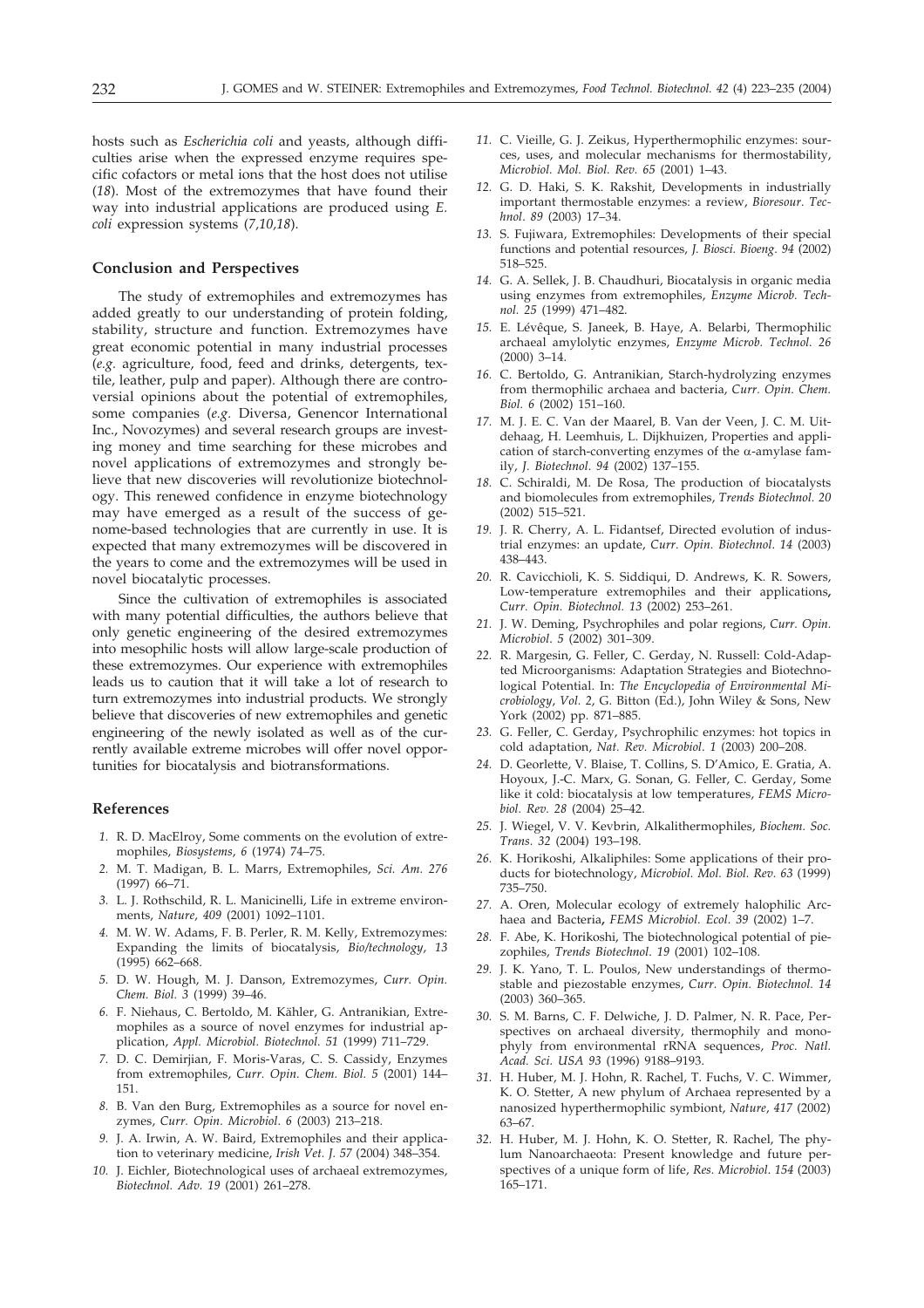- *33.* K. Kashefi, D. R. Lovely, Extending the upper limit for life, *Science*, *301* (2003) 934.
- *34.* E. Blöchl, R. Rachel, S. Burggraf, D. Hafenbradl, H. W. Jannasch, K. O. Stetter, *Pyrolobus fumarii*, sp. nov., represents a novel group of archaea, extending the upper temperature limit for life to 113 °C, *Extremophiles*, *1* (1997) 14– 21.
- *35.* S. Fujiwara, S. Okuyama, T. Imanaka, The world of archaea: genome analysis, evolution and thermostable enzymes, *Gene*, *179* (1996) 165–170.
- *36.* S. Fujiwara, M. Takagi, T. Imanaka: Archaeon *Pyrococcus kodakaraensis* KOD1: Application and Evolution. In: *Biotechnology Annual Review, Vol. 4*, Elsevier (1998) 259–284.
- *37.* R. Sterner, W. Liebl, Thermophilic adaptation of proteins, *Crit. Rev. Biochem. Mol. Biol*. *36* (2001) 39–106.
- *38.* S. Kumar, R. Nussinov, How do thermophilic proteins deal with heat? *Cell. Mol. Life Sci*. *58* (2001) 1216–1233.
- *39.* A. Paiardini, G. Gianese, F. Bossa, S. Pascarella, Structural plasticity of thermophilic serine hydroxymethyltransferases, *Proteins, 50* (2002) 122–134.
- *40.* K. Eckert, E. Schneider, A thermoacidophilic endoglucanase (CelB) from *Alicyclobacillus acidocaldarius* displays high sequence similarity to arabinofuranosidases belonging to family 51 of glycoside hydrolases, *Eur. J. Biochem*. *270* (2003) 3593–602.
- *41.* A. Sunna, P. L. Bergquist, A gene encoding a novel extremely thermostable 1,4-β-xylanase isolated directly from an environmental DNA sample, *Extremophiles*, *7* (2003) 63–70.
- *42.* J. W. Kim, L. O. Flowers, M. Whiteley, T. L. Peeples, Biochemical confirmation and characterization of the family-57-like a-amylase of Methanococcus jannaschii, Folia Mi*crobiol. 46* (2001) 467–73.
- *43.* Y. Hotta, S. Ezaki, H. Atomi, T. Imanaka, Extremely stable and versatile carboxylesterase from a hyperthermophilic Archaeon, *Appl. Environ. Microbiol*. *68* (2002) 3925–3931.
- *44.* J. Gao, M. W. Bauer, K. R. Shockley, M. A. Pysz, R. M. Kelly, Growth of hyperthermophilic archaeon *Pyrococcus furiosus* on chitin involves two family 18 chitinases, *Appl. Environ. Microbiol. 69* (2003) 3119–3128.
- *45.* C. M. Andrade, W. B. Aguiar, G. Antranikian, Physiological aspects involved in production of xylanolytic enzymes by deep-sea hyperthermophilic archaeon *Pyrodictium abyssi*, *Appl. Biochem. Biotechnol. 91–93* (2001) 655–669.
- *46.* I. Gomes, J. Gomes, W. Steiner, Highly thermostable amylase and pullulanase of the extreme thermophilic eubacterium *Rhodothermus marinus*: production and partial characterization, *Bioresour. Technol. 90* (2003) 207–214.
- *47.* J. Gomes, I. Gomes, K. Terler, N. Gubala, G. Ditzelmuller, W. Steiner, Optimisation of culture medium and conditions for  $\alpha$ -L-arabinofuranosidase production by the extreme thermophilic eubacterium *Rhodothermus marinus*, *Enzyme Microb. Technol*. *27* (2000) 414–422.
- *48.* J. Gomes, W. Steiner, Production of a high activity of an  $extremely$  thermostable  $\beta$ -mannanase by the thermophilic eubacterium *Rhodothermus marinus*, *Biotechnol. Lett. 20* (1998) 729–733.
- *49.* R. Cannio, N. Di Prizito, M. Rossi, A. Morana, A xylan-degrading strain of *Sulfolobus solfataricus:* isolation and characterization of the xylanase activity, *Extremophiles*, *8* (2004) 117–124.
- *50.* M. Giuliano, C. Schiraldi, M. R. Marotta, J. Hugenholtz, M. De Rosa, Expression of *Sulfolobus solfataricus* α-glucosidase in *Lactococcus lactis***,** *Appl. Microbiol. Biotechnol*. *64* (2004) 829–832.
- *51.* T. Y. Fang, X. G. Hung, T. Y. Shih, W. C. Tseng, Characterization of the trehalosyl dextrin-forming enzyme from the thermophilic archaeon *Sulfolobus solfataricus* ATCC 35092, *Extremophiles*, *8* (2004) 335–343.
- 52. S. Woosowska, J. Synowiecki, Thermostable β-glucosidase with a broad substrate specificity suitable for processing of lactose-containing products, *Food Chem. 85* (2004) 181– 187.
- *53.* I. N. Taylor, R. C. Brown, M. Bycroft, G. King, J. A. Littlechild, M. C. Lloyd, C. Praquin, H. S. Toogood, S. J. Taylor, Application of thermophilic enzymes in commercial biotransformation processes, *Biochem. Soc. Trans. 32* (2004) 290–292.
- *54.* A. Sutrisno, M. Ueda, Y. Abe, M. Nakazawa, K. Miyatake, A chitinase with high activity toward partially N-acetylated chitosan from a new, moderately thermophilic, chitin- -degrading bacterium, *Ralstonia* sp. A-471, *Appl. Microbiol. Biotechnol*. *63* (2004) 398–406.
- *55.* E. Andronopoulou, C. E. Vorgias, Purification and characterization of a new hyperthermostable, allosamidin-insensitive and denaturation-resistant chitinase from the hyperthermophilic archaeon *Thermococcus chitonophagus*, *Extremophiles*, *7* (2003) 43–53.
- *56.* E. E. Serour, G. Antranikian, Novel thermoactive glucoamylases from the thermoacidophilic Archaea *Thermoplasma acidophilum, Picrophilus torridus* and *Picrophilus oshimae*, *Antonie Van Leeuwenhoek, 81* (2002) 73–83.
- *57.* J. Fang, W. Xie, P. G. Wang, Chemical and enzymatic synthesis of glycoconjugates 3: synthesis of lactosamine by thermophilic galactosidase catalyzed galactosylation on a mulitgram scale, *Tetrahedron Lett*. *39* (1998) 919–922.
- *58.* J. Li, D. E. Robertson, J. M. Short, P. G. Wang, Chemical and enzymatic synthesis of glycoconjugates 4: control of  $regioselectivity$  in high yielding synthesis of  $(\beta$ -D-fucopyranosyl)-O-D-xylopyranosyl disaccharides using a CLO-NEZYME™ thermophilic glycosidase, *Tetrahedron Lett*. *38* (1998) 8963–8966.
- *59.* J. Li, D. E. Robertson, J. M. Short, P. G. Wang, Chemical and enzymatic synthesis of glycoconjugates 5: one-pot regioselective synthesis of bioactive galactobiosides using a CLONEZYME™ thermophilic glycosidase library, *Bioorg. Med. Chem. Lett. 9* (1999) 35–38.
- *60.* V. Chiffoleau-Giraud, P. Spangenberg, M. Dion, C. Rabiller, Transferase activity of a β-glycosidase from *Thermus thermophilus*: specificities and limits — application to the synthesis of β-[1→3]-disaccharides*, Eur*. *J. Org. Chem.* (4) (1999) 757–763.
- *61.* T. Suzuki, T. Nakayama, T. Kurihara, T. Nishino, N. Esaki, Cold-active lipolytic activity of psychrotrophic *Acinetobacter* sp. strain no. 6, *J. Biosci. Bioeng*. *92* (2001) 144–148.
- *62.* P. Karasová-Lipovová, H. Strnad, V. Spiwok, S. Malá, B. Králová, N. J. Russell, The cloning, purification and characterisation of a cold-active  $\beta$ -galactosidase from the psychrotolerant Antarctic bacterium *Arthrobacter* sp. C2-2, *Enzyme Microb. Technol*. *33* (2003) 836–844.
- *63.* K. Mavromatis, M. Lorito, S. L. Woo, V. Bouriotis, Mode of action and antifungal properties of two cold-adapted chitinases, *Extremophiles*, *7* (2003) 385–390.
- *64.* T. Groudieva, M. Kambourova, H. Yusef, M. Royter, R. Grote, H. Trinks, G. Antranikian, Diversity and cold-active hydrolytic enzymes of culturable bacteria associated with Arctic sea ice, Spitzbergen, *Extremophiles* (2004) in press.
- *65.* R. Margesin, C. Sproer, P. Schumann, F. Schinner, *Pedobacter cryoconitis* sp. nov., a facultative psychrophile from alpine glacier cryoconite, *Int. J. Syst. Evol. Microbiol*. *53* (2003) 1291–1296.
- *66.* G. Akila, T. S. Chandra, A novel cold-tolerant *Clostridium* strain PXYL1 isolated from a psychrophilic cattle manure digester that secretes thermolabile xylanase and cellulase, *FEMS Microbiol*. *Lett*. *219* (2003) 63–67.
- *67.* H. Birgisson, O. Delgado, L. G. Arroyo, R. Hatti-Kaul, B. Mattiasson, Cold-adapted yeasts as producers of cold-active polygalacturonases**,** *Extremophiles*, *7* (2003) 185–193.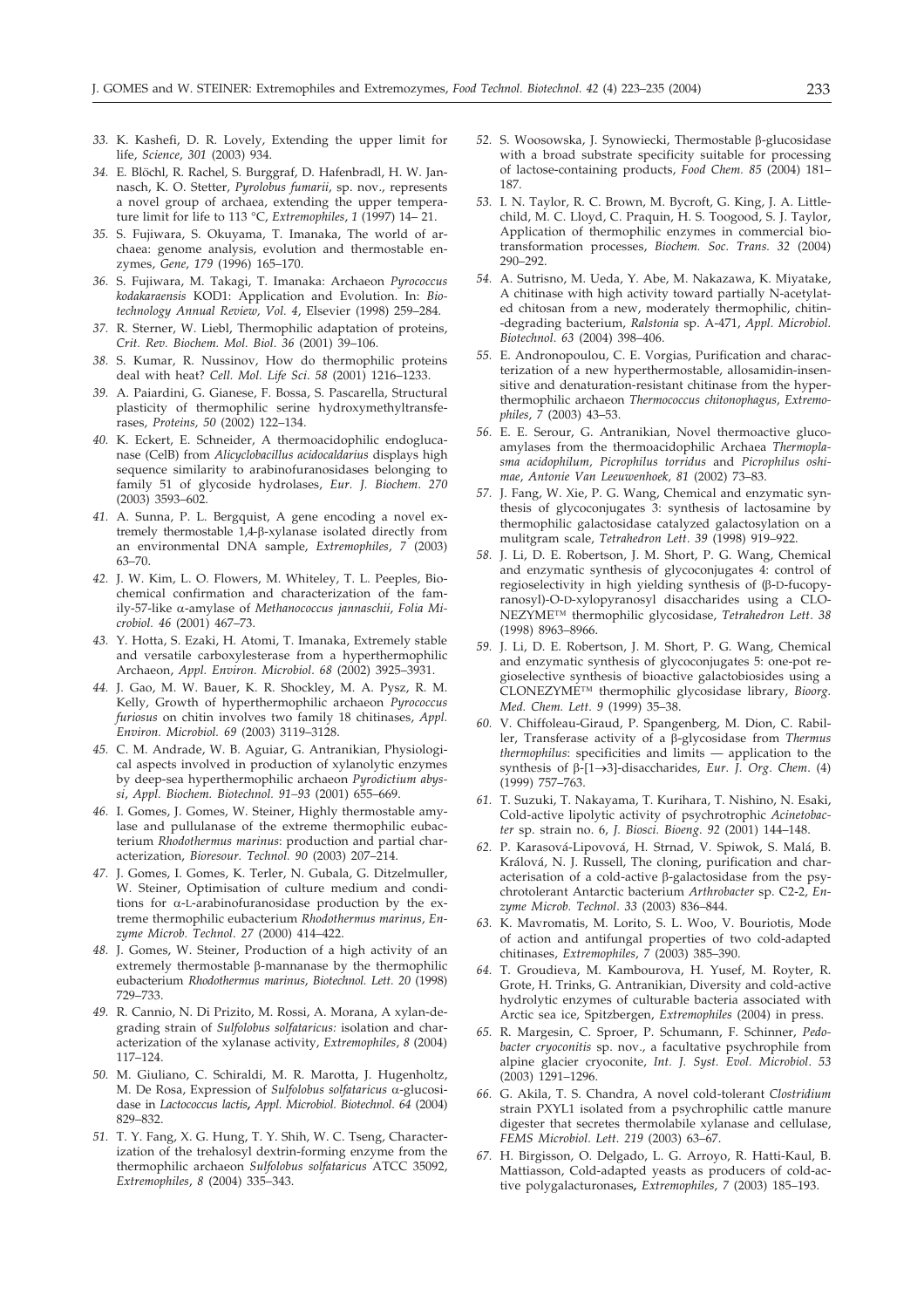- *68.* J. Gomes, I. Gomes, W. Steiner, Thermolabile xylanase of the Antarctic yeast *Cryptococcus adeliae*: production and properties, *Extremophiles*, *4* (2000) 227–235.
- *69.* T. Nakagawa, T. Nagaoka, S. Taniguchi, T. Miyaji, N. Tomizuka, Isolation and characterization of psychrophilic yeasts producing cold-adapted pectinolytic enzymes, *Lett. Appl. Microbiol. 38* (2004) 383–387.
- *70.* P. Secades, B. Alvarez, J. A. Guijarro, Purification and properties of a new psychrophilic metalloprotease (Fpp2) in the fish pathogen *Flavobacterium psychrophilum*, *FEMS Microbiol*. *Lett. 226* (2003) 273–279.
- *71.* S. Violot, R. Haser, G. Sonan, D. Georlette, G. Feller, N. Aghajari, Expression, purification, crystallization and preliminary X-ray crystallographic studies of a psychrophilic cellulase from *Pseudoalteromonas haloplanktis*, *Acta Crystallogr. Sect. D-Biol. Crystallogr. 59* (2003) 1256–1258.
- *72.* T. Collins, M. A. Meuwis, I. Stals, M. Claeyssens, G. Feller, C. Gerday, A novel family 8 xylanase, functional and physicochemical characterization, *J*. *Biol*. *Chem*. *277* (2002) 35133–35139.
- *73.* L. Kulakova, A. Galkin, T. Nakayama, T. Nishino, N. Esaki, Cold-active esterase from *Psychrobacter* sp. Ant300: gene cloning, characterization, and the effects of  $Gly \rightarrow Pro$  substitution near the active site on its catalytic activity and stability, *BBA – Proteins Proteomics, 1696* (2004) 59–65.
- *74.* I. Yumoto, K. Hirota, Y. Sogabe, Y. Nodasaka, Y. Yokota, T. Hoshino, *Psychrobacter okhotskensis* sp. nov., a lipase-producing facultative psychrophile isolated from the coast of the Okhotsk Sea, *Int J. Syst. Evol. Microbiol. 53* (2003) 1985– 1989.
- *75.* T. Sakamoto, H. Ihara, S. Kozakic, H. Kawasaki, A cold- -adapted endo-arabinanase from *Penicillium chrysogenum*, *Biochim. Biophys. Acta-Gen. Subj. 1624* (2003) 70–75.
- *76.* R. Zeng, R. Zhang, J. Zhao, N. Lin**,** Cold-active serine alkaline protease from the psychrophilic bacterium *Pseudomonas strain* DY-A: enzyme purification and characterization, *Extremophiles*, *7* (2003) 335–337.
- *77.* M. Okuda, N. Sumitomo, Y. Takimura, A. Ogawa, K. Saeki, S. Kawai, T. Kobayashi, S. Ito, A new subtilisin family: nucleotide and deduced amino acid sequences of new high- -molecular-mass alkaline proteases from *Bacillus* spp., *Extremophiles*, *8* (2004) 229–235.
- *78.* H. He, X. Chen, J. Li, Y. Zhang, P. Gao, Taste improvement of refrigerated meat treated with cold-adapted protease**,** *Food Chem. 84* (2004) 307–311.
- *79.* O. M. Onyshchenko O. A. Kiprianova, T. H. Lysenko, V. V. Smirnov, Antibiotic properties of the *Pseudoalteromonas* genus bacteria isolated from the Black Sea water and mollusks, *Mikrobiol Z*. *64* (2002) 38–44.
- *80.* Y. Ma, Y. Xue, W. D. Grant, N. C. Collins, A. W. Duckworth, R. P. van Steenbergen, B. E. Jones, *Alkalimonas amylolytica* gen. nov., sp. nov., and *Alkalimonas delamerensis* gen. nov., sp. nov., novel alkaliphilic bacteria from soda lakes in China and East Africa, *Extremophiles, 8* (2004) 193– 200.
- *81.* N. S. Kar, A. K. Dasgupta, The possible role of surface charge in membrane organization in an acidophile, *Indian J. Biochem. Biophys*. *33* (1996) 398–402.
- *82.* P. Van Solingen, D. Meijer, W. A. van der Kleij, C. Barnett, R. Bolle, S. D. Power, B. E. Jones, Cloning and expression of an endocellulase gene from a novel streptomycete isolated from an East African soda lake, *Extremophiles, 5* (2001) 333–341.
- *83.* P. Chang, W. S. Tsai, C. L. Tsai, M. J. Tseng, Cloning and characterization of two thermostable xylanases from an alkaliphilic *Bacillus firmus*, *Biochem. Biophys. Res. Commun*. *319* (2004) 1017–1025.
- *84.* S. O. Hashim, O. Delgado, R. Hatti-Kaul, F. J. Mulaa, B. Mattiasson, Starch hydrolysing *Bacillus halodurans* isolates from a Kenyan soda lake, *Biotechnol. Lett. 26* (2004) 823– 828.
- *85.* K. Das, R. Doley, A. K. Mukherjee, Purification and biochemical characterization of a thermostable, alkaliphilic,  $extracellular \alpha-amylase from *Bacillus subtilis* DM-03, iso$ lated from the traditional fermented food of India, *Biotechnol. Appl. Biochem*. *40* (2004) 291–298.
- *86.* H. Hagihara, K. Igarashi, Y. Hayashi, K. Endo, K. Ikawa- -Kitayama, K. Ozaki, S. Kawai, S. Ito, Novel  $\alpha$ -amylase that is highly resistant to chelating reagents and chemical oxidants from the alkaliphilic *Bacillus* isolate KSM-K38, *Appl. Environ. Microbiol*. *67* (2001) 1744–1750.
- *87.* S. Bakhtiar, M. M. Andersson, A. Gessesse, B. Mattiasson, R. Hatti-Kaul, Stability characteristics of a calcium-independent alkaline protease from *Nesterenkonia* sp., *Enzyme Microb. Technol*. *32* (2003) 525–531.
- *88.* C. G. Kumar, Purification and characterization of a thermostable alkaline protease from alkalophilic *Bacillus pumilus*, *Lett. Appl. Microbiol*. *34* (2002) 13–17.
- *89.* P. P. Kanekar, S. S. Nilegaonkar, S. S. Sarnaik, A. S. Kelkar, Optimization of protease activity of alkaliphilic bacteria isolated from an alkaline lake in India, *Bioresour. Technol*. *85* (2002) 87–93.
- *90.* S. Mitsuiki, M. Sakai, Y. Moriyama, M. Goto, K. Furukawa, Purification and some properties of a keratinolytic enzyme from an alkaliphilic *Nocardiopsis* sp. TOA-1**,** *Biosci. Biotechnol. Biochem*. *66* (2002) 164–167.
- *91.* V. A. Vargas, O. D. Delgado, R. Hatti-Kaul, B. Mattiasson, Lipase-producing microorganisms from a Kenyan alkaline soda lake, *Biotechnol. Lett*. *26* (2004) 81–86.
- *92.* J. Maier, A. Kandelbauer, A. Erlacher, A. Cavaco-Paulo, G. M. Gubitz, A new alkali-thermostable azoreductase from *Bacillus* sp. strain SF, *Appl. Environ. Microbiol*. *70* (2004) 837–844.
- *93.* A. Paar, A. Raninger, F. de Sousa, I. Beurer, A. Cavaco- -Paulo, G. M. Gübitz, Production of catalase-peroxidase and continuous degradation of hydrogen peroxide by an immobilized alkalothermophilic *Bacillus* sp., *Food Technol. Biotechnol. 41* (2003) 101–104.
- *94.* V. S. Thompson, K. D. Schaller, W. A. Apel, Purification and characterization of a novel thermo-alkali-stable catalase from *Thermus brockianus*, *Biotechnol Progr. 19* (2003) 1292–1299**.**
- *95.* C. Zhai, J. Cao, Y. Wang, Cloning and expression of a pectate lyase gene from *Bacillus alcalophillus* NTT33, *Enzyme Microb. Technol*. *33* (2003) 173–178.
- *96.* S. P. George, A. Ahmad, M. B. Rao, Studies on carboxymethyl cellulase produced by an alkalothermophilic actinomycete, *Bioresour. Technol. 77* (2001) 171–175.
- *97.* K. Schumacher, E. Heine, H. Hocker, Extremozymes in wool finishing – correlation of labor/industry criteria, *DWI Reports, 125* (2002) 376–381.
- *98.* M. J. Danson, D. W. Hough, The structural basis of protein halophilicity, *Comp. Biochem. Physiol. 117* (1997) 307–312.
- *99.* M. S. Da Costa, H. Santos, E. A. Galinski, An overview of the role and diversity of compatible solutes, *Adv. Biochem. Engin. Biotechnol*. *61* (1998) 117–153.
- *100.* D. Madern, C. Ebel, G. Zaccai, Halophilic adaptation of enzymes, *Extremophiles*, *4* (2000) 91–98.
- *101.* M. Mevarech, F. Frolow, L. M. Gloss, Halophilic enzymes: proteins with a grain of salt, *Biophys. Chem. 86* (2000) 155– 164.
- *102.* B. N. Mijts, B. K. Patel, Cloning, sequencing and expression of an  $\alpha$ -amylase gene, amyA, from the thermophilic halophile *Halothermothrix orenii* and purification and bio-